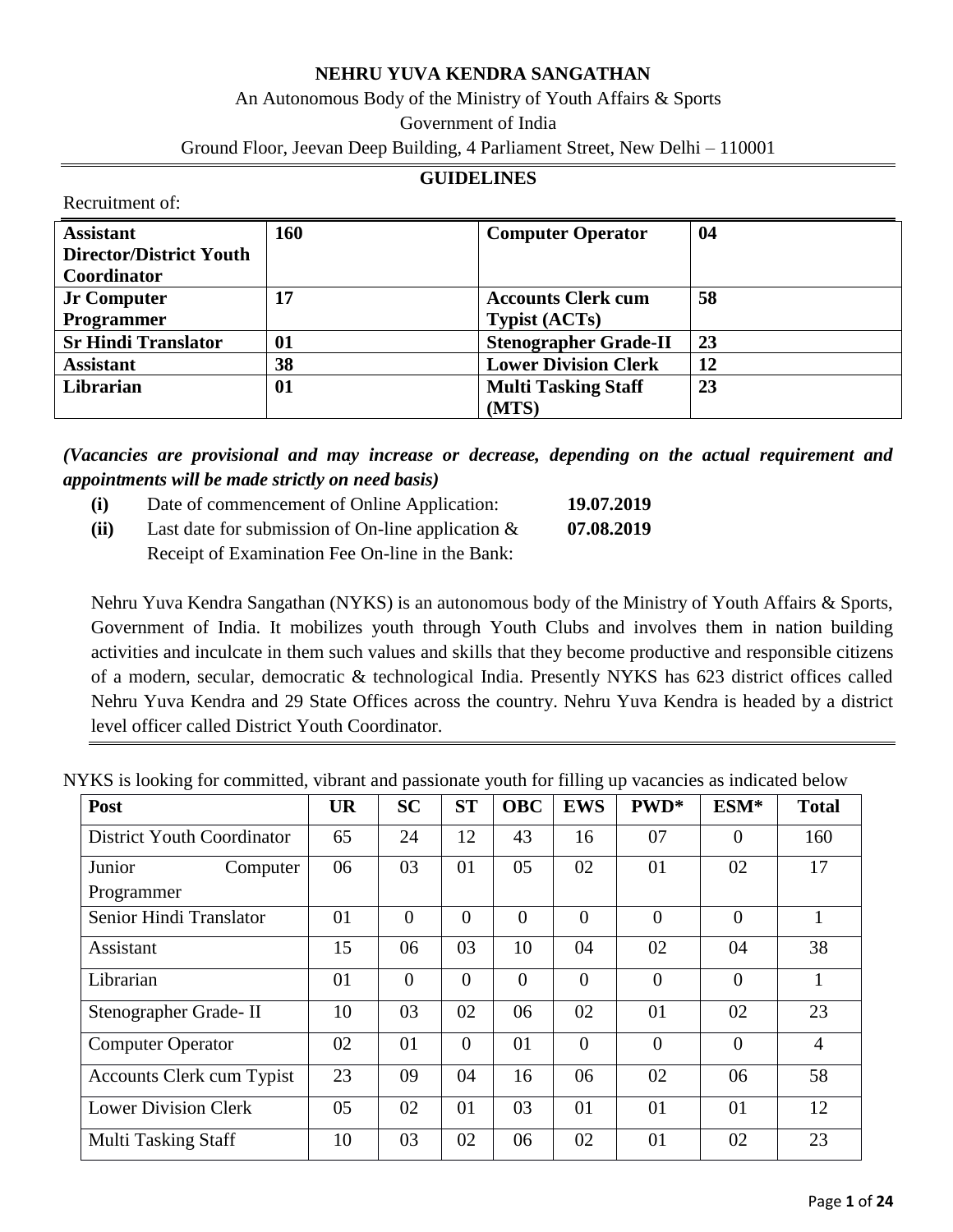#### **Note: Age relaxation for Govt. Servants/Departmental candidate employee, SC/ST/OBC/PwD/ESM and their specified categories, in accordance with the instructions issued by Govt. of India from time to time.**

\*No separate quota for PwD and ESM candidates. However, reservation for PwD and ESM candidates will be reserved within the overall vacancy, ie. Horizontal (across all caste categories) and therefore, overall reservation will be 59.5% including reservation for EWS categories.

### 1. **ELIGIBILITY CRITERIA:**

#### **i. District Youth Coordinator (Level 10: 56100-177500): As on closing date of receipt application.**

#### **Essential:**

• Post Graduate Degree in any discipline from a recognized University or equivalent

#### **Desirable**

• Three years experience in Youth activities / Rural Development/ other social sectors including voluntary work in a reputed organization

#### **ii. Junior Comp. Programmer (Level 7: 44900-142400): As on closing date of receipt application.**

#### **Essential:**

Master Degree in Computer Science or B.E./MCA from a recognized University

#### **Desirable**

- Work experience for minimum three years in Development and Designing software programmes
- PG Degree of Rajiv Gandhi National Institute of Youth Development (RGNIYD) in various courses will be an added advantage

#### **iii. Senior Hindi Translator (Level 7: 44900-142400): As on closing date of receipt application.**

#### **Essential:**

 Master's Degree of a recognized University in Hindi/English or with English. Hindi as a compulsory/elective subject or as a medium or examination at degree level.

Or

 Master's degree of recognized University in any subject other than Hindi/English with Hindi and English as compulsory/elective subject or either of two as medium of examination and the other as a compulsory/elective subject at degree level.

Or

 Master's degree of recognized University in any subject other than Hindi/English with Hindi/English medium and English/Hindi as compulsory/elective subject or as a medium of examination at degree level and Recognized Diploma/Certificate course in translation from Hindi to English and vice versa in Central/State Govt. Offices including undertakings and autonomous bodies of GOI

Or

 Bachelor's degree of a recognized University with Hindi and English as compulsory/elective subject or other of the two as medium of examination and the other as compulsory/elective subject plus a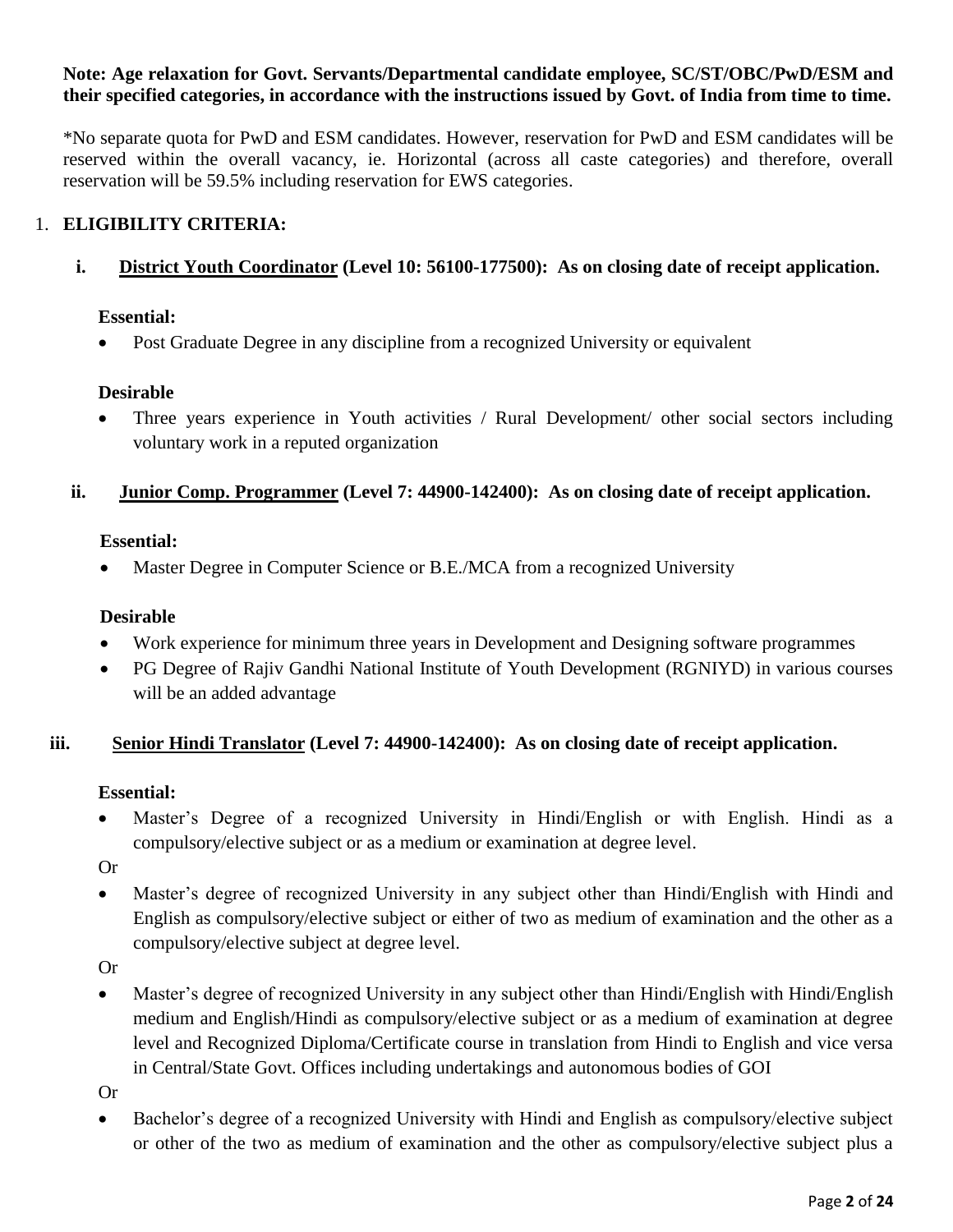recognized diploma/certificate course of translation from Hindi to English and vice versa or two years experience of translation work from Hindi to English and vice versa in Central Govt. Offices including Govt. of India Undertaking.

# **Desirable**

 PG Degree of Rajiv Gandhi National Institute of Youth Development (RGNIYD) in various courses will be an added advantage

### **iv. Assistant (Level 6: 35400-112400): As on closing date of receipt application.**

### **Essential:**

- Degree of a recognized University or equivalent
- Three years experience in Administration and Accounts

### **Desirable**

- Working knowledge of personal computer
- PG Degree of Rajiv Gandhi National Institute of Youth Development (RGNIYD) in various courses will be an added advantage

### **v. Librarian (Level 6: 35400-112400): As on closing date of receipt application.**

### **Essential:**

- Degree of a recognized University or equivalent
- Degree/Diploma in Library Science from a recognized University or equivalent

### **Desirable**

- Two years experience in reputed Library and using computers for maintaining Library records and knowledge of personal computer application
- PG Degree of Rajiv Gandhi National Institute of Youth Development (RGNIYD) in various courses will be an added advantage

# **vi. Stenographer Grade-II (Level 6: 35400-112400): As on closing date of receipt application.**

### **Essential:**

- $\bullet$  12<sup>th</sup> Class pass or equivalent from a recognized Board or University
- Skill Test Norms: Dictation: 10 mts @80wpm; Transcription: 50 mts (Eng.), 65 mts (Hindi) on computer
- Equivalent speed of 100/80 wpm in English & Hindi stenography and  $40/25$  wpm in typewriting in English & Hindi
- Working knowledge of computer

### **Desirable**

 PG Degree of Rajiv Gandhi National Institute of Youth Development (RGNIYD) in various courses will be an added advantage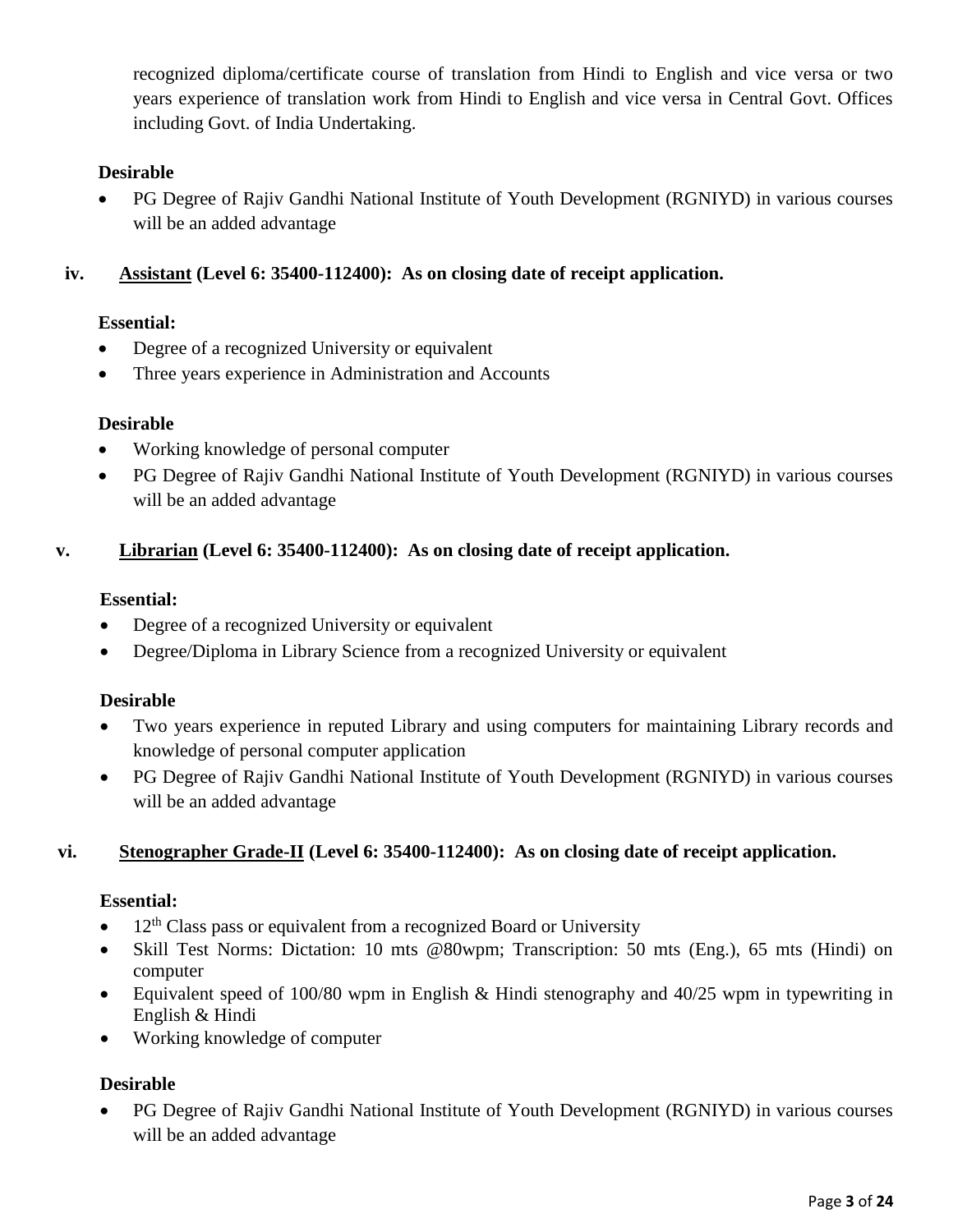### **vii. Computer Operator (Level 5: 29200-92300): As on closing date of receipt application.**

# **Essential:**

- Degree of a recognized University or equivalent
- Should posses a speed of not less than 8000 key depression per hour for Data Entry work
- One year certificate course in computer from a recognized Institute

#### **viii. Accounts Clerk-Cum-Typist (Level 4: 25500-81100): As on closing date of receipt application.**

### **Essential:**

- B.Com of a recognized university OR Degree of a recognized university with 2 years of experience in Accounts work
- Typing speed of 30 w.p.m. in English or 25 w.p.m. in Hindi.
- Knowledge of Computer application

### **Desirable:**

- Experience of two years as National Service Volunteer (NSV)/ Rashtriya Sadbhavana Yojana (RSY) Volunteer or National Youth Corps (NYC) Volunteer
- PG Degree of Rajiv Gandhi National Institute of Youth Development (RGNIYD) in various courses will be an added advantage

### **ix. Lower Division Clerk (Level 2: 19900-63200): As on closing date of receipt application.**

### **Essential:**

- $12<sup>th</sup>$  Class or Equivalent qualification from a Board of University
- A Typing Speed of 35 wpm in English or 30 wpm in Hindi on Computer.

### **x. Multi Tasking Staff (MTS) (Level 1: 18000-56900): As on closing date of receipt application.**

### **Essential:**

Matriculation or equivalent

### **Desirable:**

- Worked as NSV/RSY/NYC for a minimum period of one year.
- "Training in Basic and Refresher course in Home Guard and Civil defense"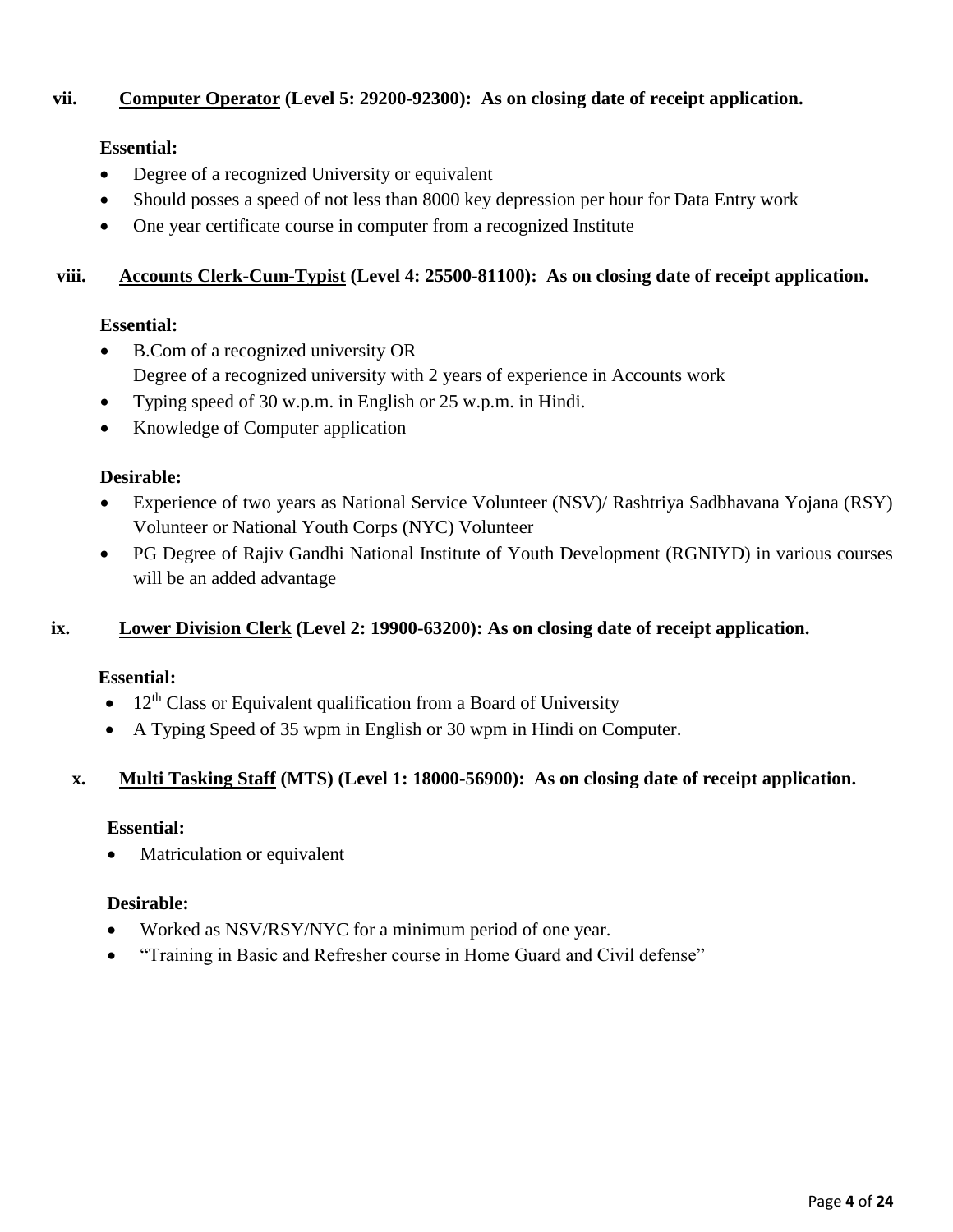# 2. **AGE LIMIT**

| S.No. | <b>Posts</b>                                                                   | <b>Age Limit</b>                                                               |  |  |  |  |
|-------|--------------------------------------------------------------------------------|--------------------------------------------------------------------------------|--|--|--|--|
| 1.    | Youth<br>District                                                              | 28 years or below as on 1.1.2019                                               |  |  |  |  |
|       | Coordinator                                                                    | Relaxation for Govt. servants/departmental candidates employees, Scheduled     |  |  |  |  |
| 2.    | Computer<br>Junior                                                             | Castes, Scheduled Tribes, Other Backward Castes, Person with Disability, Ex    |  |  |  |  |
|       | Programmer                                                                     | Service Men and their specified categories in accordance with the instructions |  |  |  |  |
| 3.    | Hindi<br>Senior                                                                | issued by Government from time to time.                                        |  |  |  |  |
|       | Translator                                                                     |                                                                                |  |  |  |  |
| 4.    | Assistant                                                                      | 28 years or below - as on closing date of application                          |  |  |  |  |
| 5.    | Librarian                                                                      | Relaxation for Govt. servants/departmental candidates employees, Scheduled     |  |  |  |  |
| 6.    | <b>Computer Operator</b>                                                       | Castes, Scheduled Tribes, Other Backward Castes, Person with Disability, Ex    |  |  |  |  |
| 7.    | Clerk<br><b>Accounts</b>                                                       | Service Men and their specified categories in accordance with the instructions |  |  |  |  |
|       | cum Typist                                                                     | issued by Government from time to time.                                        |  |  |  |  |
| 8.    | Stenographer<br>Between 18-27 years of age - as on closing date of application |                                                                                |  |  |  |  |
|       | Grade-II                                                                       | Relaxation for Govt. servants/departmental candidates employees, Scheduled     |  |  |  |  |
|       |                                                                                | Castes, Scheduled Tribes, Other Backward Castes, Person with Disability, Ex    |  |  |  |  |
|       |                                                                                | Service Men and their specified categories in accordance with the instructions |  |  |  |  |
|       |                                                                                | issued by Government from time to time.                                        |  |  |  |  |
| 9.    | Division<br>Lower                                                              | 28 years or below - as on closing date of application                          |  |  |  |  |
|       | Clerk                                                                          | Relaxation for Govt. servants/departmental candidates employees, Scheduled     |  |  |  |  |
|       |                                                                                | Castes, Scheduled Tribes, Other Backward Castes, Person with Disability, Ex    |  |  |  |  |
|       |                                                                                | Service Men and their specified categories in accordance with the instructions |  |  |  |  |
|       |                                                                                | issued by Government from time to time.                                        |  |  |  |  |
| 10.   | Multi<br>Tasking                                                               | Between $18-25$ years of age $-$ As on closing date of application             |  |  |  |  |
|       | Staff                                                                          | Relaxation for Govt. servants/departmental candidates employees, Scheduled     |  |  |  |  |
|       |                                                                                | Castes, Scheduled Tribes, Other Backward Castes, Person with Disability, Ex    |  |  |  |  |
|       |                                                                                | Service Men and their specified categories in accordance with the instructions |  |  |  |  |
|       |                                                                                | issued by Government from time to time.                                        |  |  |  |  |

- 3. **Reservation**: The reservation for SC / ST / OBC /EWS/ PwD/ ESM shall be admissible in accordance with the provisions of relevant Govt. of India Rules. A candidate claiming for the benefit of reservation / age relaxation must obtain, in support of their category; a certificate issued by competent authority on the proforma available on Appendix and shall submit the same when asked for. Candidates claiming reservation/age relaxation in more than one category will be entitled to only one concession, whichever is more beneficial to them. It is mandatory for the candidates to enclose print out of online application form, self-attested copies of all the certificates in support of the claim made by them in their application forms regarding eligibility and category / sub category, failing which their claim shall not be entertained. There will be NO separate quota for PwD and ESM candidates. However, reservation for PwD and ESM candidates will be reserved within the overall vacancy ie. Horizontal (across all caste categories) and therefore, overall reservation will be 59.5% including reservation for EWS categories.
- 4. **Marital Status:** Male candidates who are married and have more than one wife living and female candidates who have married a person already having a wife, shall not be eligible.

### 5. **EMOLUMENTS:**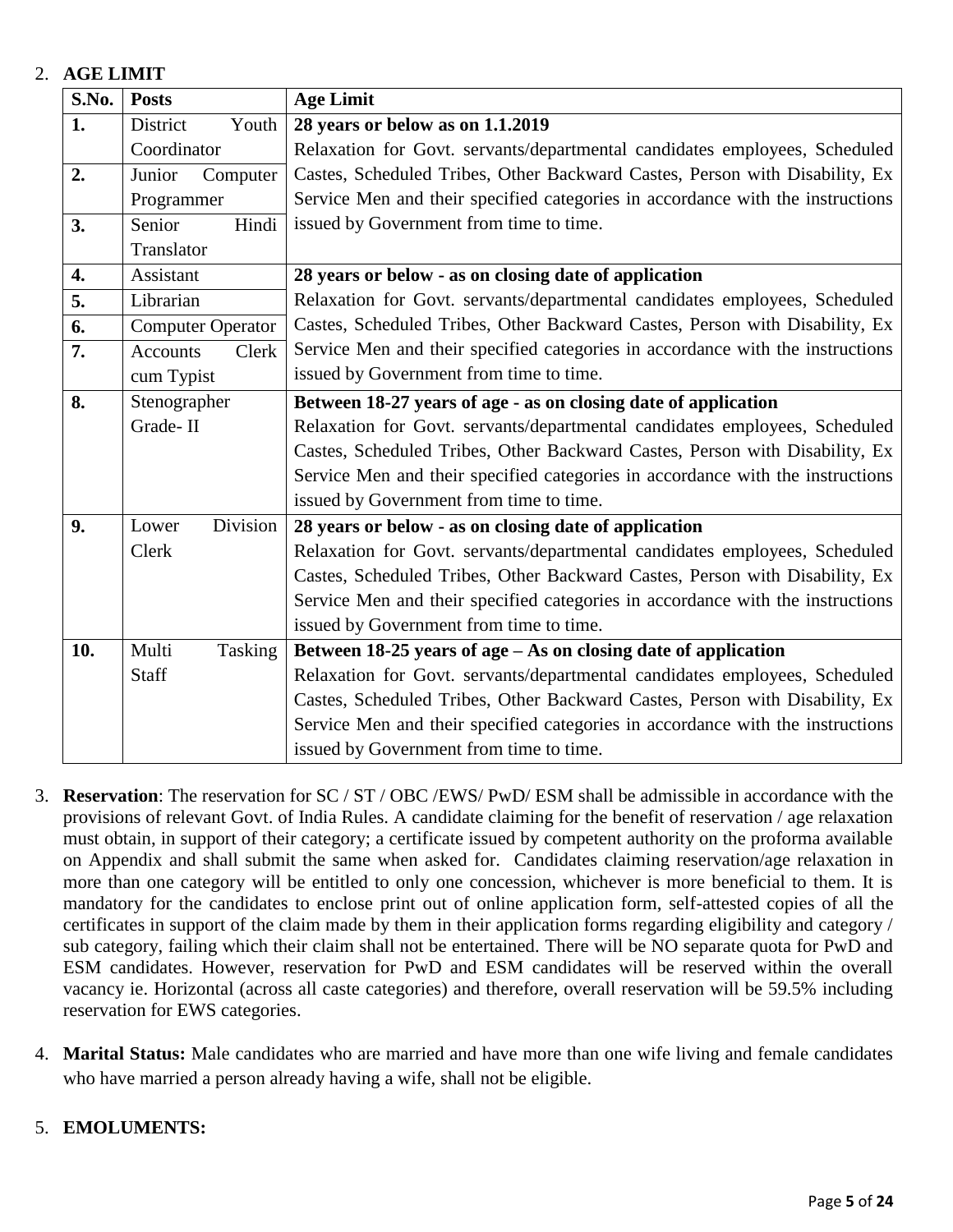- i. **District Youth Coordinator (DYC)**: Selected candidates will be placed in the **level-10 (56100- 177500). D**uring two year training cum probation, they will be paid salary & other allowances attached to the post as being paid to other employees of the Sangathan. On successful completion of their Probation Period, they will be absorbed in the same level-10 (56100-177500).
- ii. **Junior Computer Programmer**: Selected candidates will be placed in the **level-7 (44900-142400).**  During two year training cum probation, they will be paid salary & other allowances attached to the post as being paid to other employees of the Sangathan. On successful completion of their Probation Period, they will be absorbed in the same level-7 (44900-142400).
- iii. **Senior Hindi Translator**: Selected candidates will be placed in the **level-7 (44900-142400).** During two year training cum probation, they will be paid salary & other allowances attached to the post as being paid to other employees of the Sangathan. On successful completion of their Probation Period, they will be absorbed in the same level-7 (44900-142400).
- iv. **Assistant**: Selected candidates will be placed in the **level-6 (35400-112400).** During two year training cum probation, they will be paid salary & other allowances attached to the post as being paid to other employees of the Sangathan. On successful completion of their Probation Period, they will be absorbed in the same level-6 (35400-112400).
- v. **Librarian**: Selected candidates will be placed in the **level-6 (35400-112400).** During two year training cum probation, they will be paid salary & other allowances attached to the post as being paid to other employees of the Sangathan. On successful completion of their Probation Period, they will be absorbed in the same level-6 (35400-112400).
- vi. **Stenographer Grade-II**: Selected candidates will be placed in the **level-6 (35400-112400).** During two year training cum probation, they will be paid salary & other allowances attached to the post as being paid to other employees of the Sangathan. On successful completion of their Probation Period, they will be absorbed in the same level-6 (35400-112400).
- vii. **Computer Operator**: Selected candidates will be placed in the **level-5 (29200-92300).** During two year training cum probation, they will be paid salary & other allowances attached to the post as being paid to other employees of the Sangathan. On successful completion of their Probation Period, they will be absorbed in the same level-5 (29200-92300).
- viii. **Accounts Clerk cum Typist (ACT):** Selected candidates will be placed in the **level-4 (25500-81100). During two year training cum probation, they will be paid salary & other allowances attached to the post** as being paid to other employees of the Sangathan. On successful completion of their Probation Period, they will be absorbed in the same level-4 (25500-81100).
- ix. **Lower Division Clerk:** Selected candidates will be placed in the **level-2 (19900-63200). D**uring two year training cum probation, they will be paid salary & other allowances attached to the post as being paid to other employees of the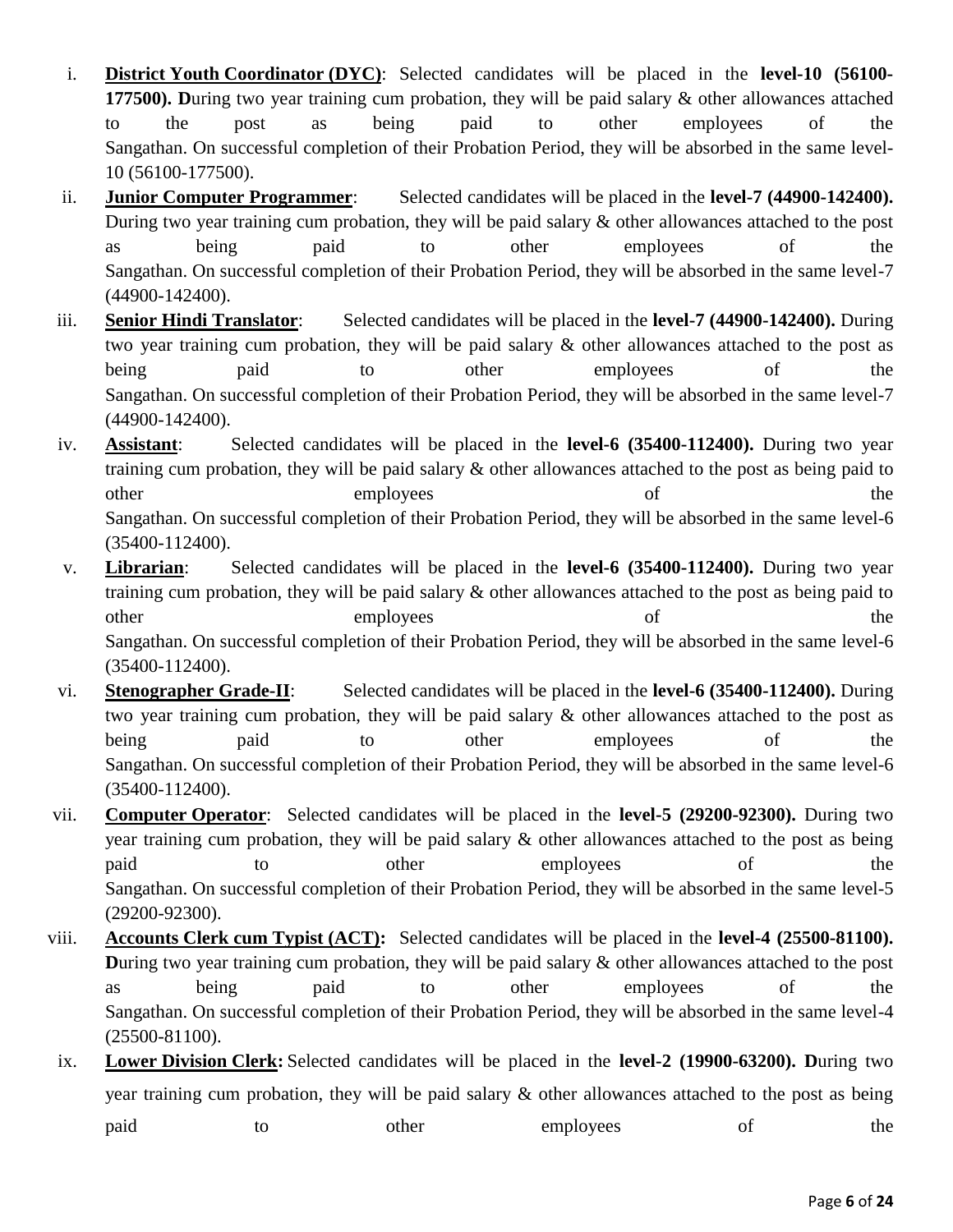Sangathan. On successful completion of their Probation Period, they will be absorbed in the same level-2 (19900-63200).

- x. **Multi Tasking Staff (MTS):** Selected candidates will be placed in the **level-1 (18000-56900). D**uring two year training cum probation, they will be paid salary & other allowances attached to the post as being paid to other employees of the Sangathan. On successful completion of their Probation Period, they will be absorbed in the same level-1 (18000-56900).
- 6. **Other Benefits** (Applicable to all categories of employees): Medical facility, group insurance, house building advance, Personal Computer advance, Leave Travel Concession, Children Education Allowance, etc as applicable from time to time.

# 7. **EXAMINATION SYLLABUS DETAIL / SELECTION CRITERIA:**

| Sr.              | <b>Name of Test</b>       | No.<br>of        | <b>Maximum</b> | <b>Version</b> | <b>Duration</b> | <b>Penalty</b> | <b>Passing</b> |
|------------------|---------------------------|------------------|----------------|----------------|-----------------|----------------|----------------|
| N <sub>0</sub>   |                           | <b>Questions</b> | <b>Marks</b>   |                |                 |                | marks          |
| 1.               | Reasoning                 | 40               | 40             | Hindi          | $\&$<br>120     | Yes            | No.<br>pre-    |
|                  |                           |                  |                | English        | Minutes         |                | determined     |
| 2.               | General Knowledge         | 40               | 40             | Hindi          | $\&$            |                | passing        |
|                  |                           |                  |                | English        |                 |                | marks          |
| 3.               | <b>English Language</b>   | 40               | 40             | English        |                 |                |                |
|                  |                           |                  |                |                |                 |                |                |
| $\overline{4}$ . | General<br>Paper<br>on    | 40               | 40             | Hindi          | $\&$            |                |                |
|                  | understanding of Indian   |                  |                | English        |                 |                |                |
|                  | Economic,<br>social,      |                  |                |                |                 |                |                |
|                  | legal<br>cultural,<br>and |                  |                |                |                 |                |                |
|                  | political environment,    |                  |                |                |                 |                |                |
|                  | understanding             |                  |                |                |                 |                |                |
|                  | community $\&$ youth      |                  |                |                |                 |                |                |
|                  | development               |                  |                |                |                 |                |                |
|                  | programme.                |                  |                |                |                 |                |                |
| 5.               | Quantitative Aptitude.    | 40               | 40             | Hindi          | $\&$            |                |                |
|                  |                           |                  |                | English        |                 |                |                |

# **i. For District Youth Coordinator (DYC); Level 10**

The candidates qualified in the written test shall be called for an interview. Marks weightage for written test and interview will be 80:20.

### **ii. For Junior Computer Programmer; Level 7**

|                | <b>Sr.</b> Name of Test | No.              | of | Max.         | Version | <b>Duration</b> | <b>Penalty</b> | <b>Passing</b> |
|----------------|-------------------------|------------------|----|--------------|---------|-----------------|----------------|----------------|
| N <sub>0</sub> |                         | <b>Ouestions</b> |    | <b>Marks</b> |         |                 |                | marks          |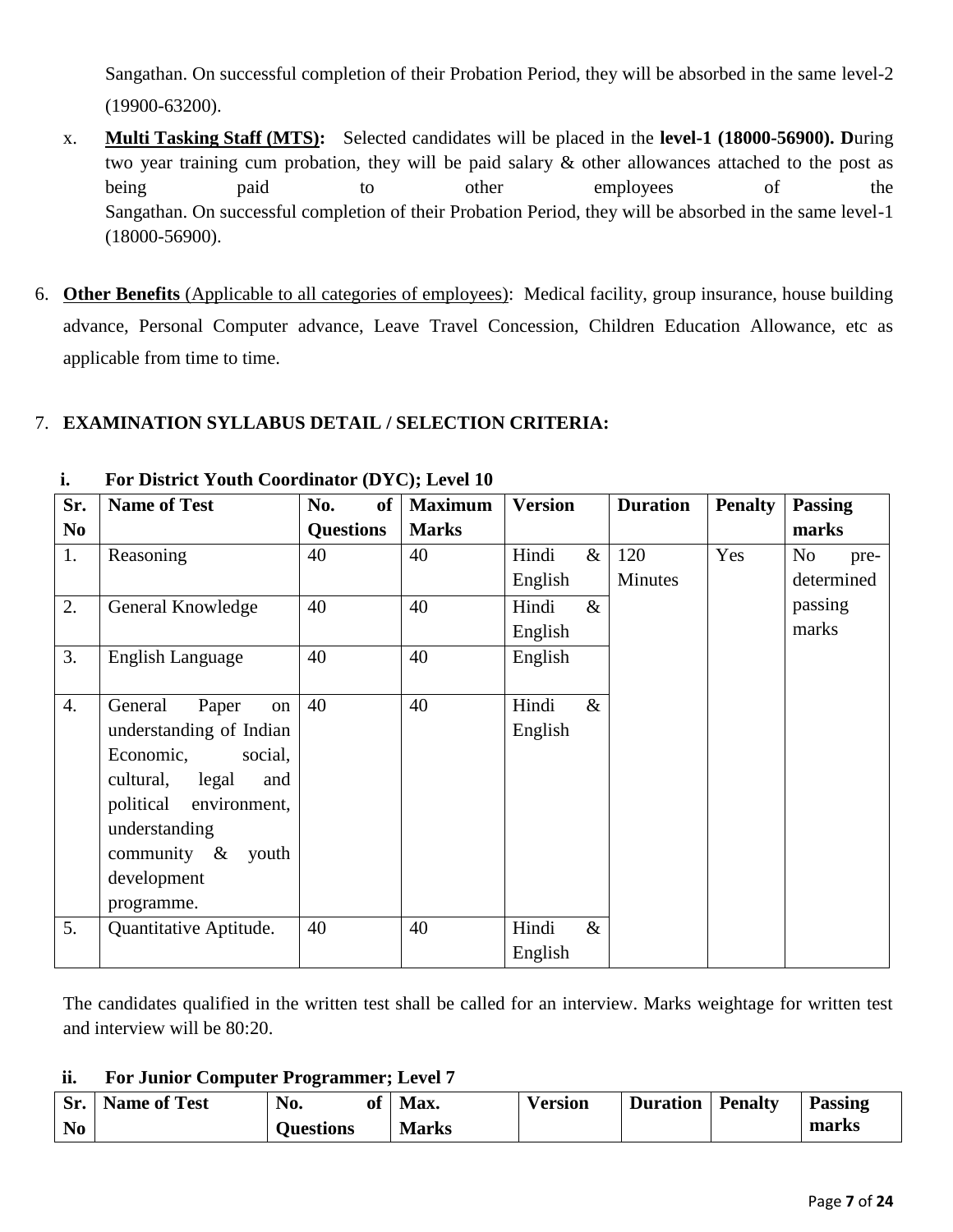| 1. | Reasoning                 | 40 | 40 | Hindi<br>English | $\&$ | 120<br>Minutes | Yes | N <sub>o</sub><br>pre-<br>determined |
|----|---------------------------|----|----|------------------|------|----------------|-----|--------------------------------------|
| 2. | General Knowledge         | 40 | 40 | Hindi<br>English | $\&$ |                |     | passing<br>marks                     |
| 3. | English Language          | 40 | 40 | English          |      |                |     |                                      |
| 4. | Quantitative<br>Aptitude. | 40 | 40 | Hindi<br>English | $\&$ |                |     |                                      |
| 5. | Professional<br>Knowledge | 40 | 40 | Hindi<br>English | $\&$ |                |     |                                      |

# **iii. For Senior Hindi Translator; Level 7**

| Sr.              | <b>Name of Test</b>     | <b>of</b><br>No. | Max.         | <b>Version</b> | <b>Duration</b> | <b>Penalty</b> | <b>Passing</b>         |
|------------------|-------------------------|------------------|--------------|----------------|-----------------|----------------|------------------------|
| N <sub>0</sub>   |                         | <b>Questions</b> | <b>Marks</b> |                |                 |                | marks                  |
| 1.               | Reasoning               | 40               | 40           | Hindi<br>$\&$  | 120             | Yes            | N <sub>o</sub><br>pre- |
|                  |                         |                  |              | English        | <b>Minutes</b>  |                | determined             |
| 2.               | General Knowledge       | 40               | 40           | Hindi<br>$\&$  |                 |                | passing<br>marks       |
|                  |                         |                  |              | English        |                 |                |                        |
| 3.               | <b>English Language</b> | 40               | 40           | English        |                 |                |                        |
|                  |                         |                  |              |                |                 |                |                        |
| $\overline{4}$ . | Quantitative Aptitude.  | 40               | 40           | Hindi<br>$\&$  |                 |                |                        |
|                  |                         |                  |              | English        |                 |                |                        |
| 5.               | Professional Knowledge  | 40               | 40           | Hindi<br>$\&$  |                 |                |                        |
|                  |                         |                  |              | English        |                 |                |                        |

# **iv. For Assistant ; Level 6**

| Sr.            | <b>Name of Test</b>     | <b>of</b><br>No. | Max.         | <b>Version</b> | <b>Duration</b> | <b>Penalty</b> | <b>Passing</b>         |
|----------------|-------------------------|------------------|--------------|----------------|-----------------|----------------|------------------------|
| N <sub>0</sub> |                         | <b>Ouestions</b> | <b>Marks</b> |                |                 |                | marks                  |
| 1.             | Reasoning               | 50               | 50           | Hindi<br>$\&$  | 120             | Yes            | N <sub>o</sub><br>pre- |
|                |                         |                  |              | English        | <b>Minutes</b>  |                | determined             |
| 2.             | General Knowledge       | 50               | 50           | Hindi<br>$\&$  |                 |                | passing                |
|                |                         |                  |              | English        |                 |                | marks                  |
| 3.             | <b>English Language</b> | 50               | 50           | English        |                 |                |                        |
|                |                         |                  |              |                |                 |                |                        |
| 4.             | Quantitative Aptitude.  | 50               | 50           | $\&$<br>Hindi  |                 |                |                        |
|                |                         |                  |              | English        |                 |                |                        |

# **v. For Librarian ; Level 6**

| Sr.<br>N <sub>0</sub> | <b>Name of Test</b> | No.<br>of 1<br><b>Questions</b>   Marks | Max. | <b>Version</b>           | <b>Duration</b>       | <b>Penalty</b> | <b>Passing</b><br>marks              |
|-----------------------|---------------------|-----------------------------------------|------|--------------------------|-----------------------|----------------|--------------------------------------|
|                       | Reasoning           | 40                                      | 40   | Hindi<br>$\&$<br>English | 120<br><b>Minutes</b> | Yes            | N <sub>o</sub><br>pre-<br>determined |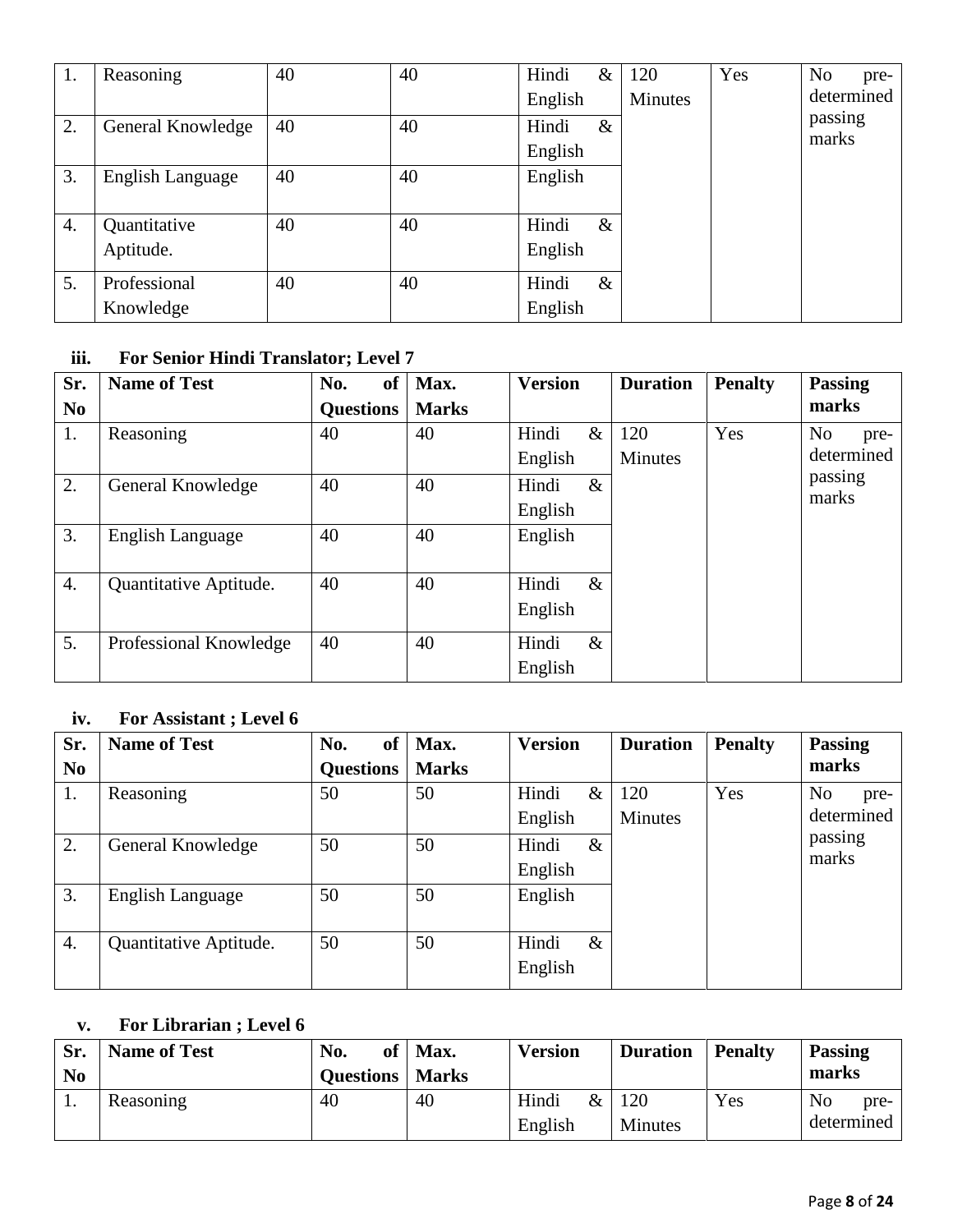| 2. | General Knowledge      | 40 | 40 | Hindi<br>$\&$            |
|----|------------------------|----|----|--------------------------|
|    |                        |    |    | English                  |
| 3. | English Language       | 40 | 40 | English                  |
| 4. | Quantitative Aptitude. | 40 | 40 | Hindi<br>$\&$<br>English |
| 5. | Professional Knowledge | 40 | 40 | Hindi<br>$\&$<br>English |

# **vi. For Stenographer Grade-II ; Level 6**

| Sr.              | <b>Name of Test</b>     | <b>of</b><br>No. | Max.         | <b>Version</b> | <b>Duration</b> | <b>Penalty</b> | <b>Passing</b>   |
|------------------|-------------------------|------------------|--------------|----------------|-----------------|----------------|------------------|
| N <sub>0</sub>   |                         | <b>Questions</b> | <b>Marks</b> |                |                 |                | marks            |
| 1.               | Reasoning               | 40               | 40           | $\&$<br>Hindi  | 120             | Yes            | No<br>pre-       |
|                  |                         |                  |              | English        | <b>Minutes</b>  |                | determined       |
| 2.               | General Knowledge       | 40               | 40           | $\&$<br>Hindi  |                 |                | passing<br>marks |
|                  |                         |                  |              | English        |                 |                |                  |
| 3.               | <b>English Language</b> | 40               | 40           | English        |                 |                |                  |
|                  |                         |                  |              |                |                 |                |                  |
| $\overline{4}$ . | Quantitative Aptitude.  | 40               | 40           | Hindi<br>$\&$  |                 |                |                  |
|                  |                         |                  |              | English        |                 |                |                  |
| 5.               | Professional Knowledge  | 40               | 40           | $\&$<br>Hindi  |                 |                |                  |
|                  |                         |                  |              | English        |                 |                |                  |
|                  |                         |                  |              |                |                 |                |                  |

# **vii. For Computer Operator ; Level 5**

| Sr.              | <b>Name of Test</b>      | <b>of</b><br>No. | Max.         | <b>Version</b> | <b>Duration</b> | <b>Penalty</b> | <b>Passing</b>         |
|------------------|--------------------------|------------------|--------------|----------------|-----------------|----------------|------------------------|
| N <sub>0</sub>   |                          | <b>Questions</b> | <b>Marks</b> |                |                 |                | marks                  |
| 1.               | Reasoning                | 40               | 40           | Hindi<br>$\&$  | 120             | Yes            | N <sub>o</sub><br>pre- |
|                  |                          |                  |              | English        | <b>Minutes</b>  |                | determined             |
| 2.               | General Knowledge        | 40               | 40           | $\&$<br>Hindi  |                 |                | passing<br>marks       |
|                  |                          |                  |              | English        |                 |                |                        |
| 3.               | <b>English Language</b>  | 40               | 40           | English        |                 |                |                        |
|                  |                          |                  |              |                |                 |                |                        |
| $\overline{4}$ . | Quantitative Aptitude.   | 40               | 40           | $\&$<br>Hindi  |                 |                |                        |
|                  |                          |                  |              | English        |                 |                |                        |
| 5.               | <b>Basic</b><br>Computer | 40               | 40           | $\&$<br>Hindi  |                 |                |                        |
|                  | Knowledge                |                  |              | English        |                 |                |                        |

# **viii. For Accounts Clerk cum Typist (ACT) ; Level 4**

| Sr.            | <b>Name of Test</b> | No.              | of | <b>Maximum</b> | Version | <b>Duration</b> | <b>Penalty</b> | <b>Passing</b> |  |
|----------------|---------------------|------------------|----|----------------|---------|-----------------|----------------|----------------|--|
| N <sub>0</sub> |                     | <b>Ouestions</b> |    | <b>Marks</b>   |         |                 |                | marks          |  |
|                |                     |                  |    |                |         |                 |                |                |  |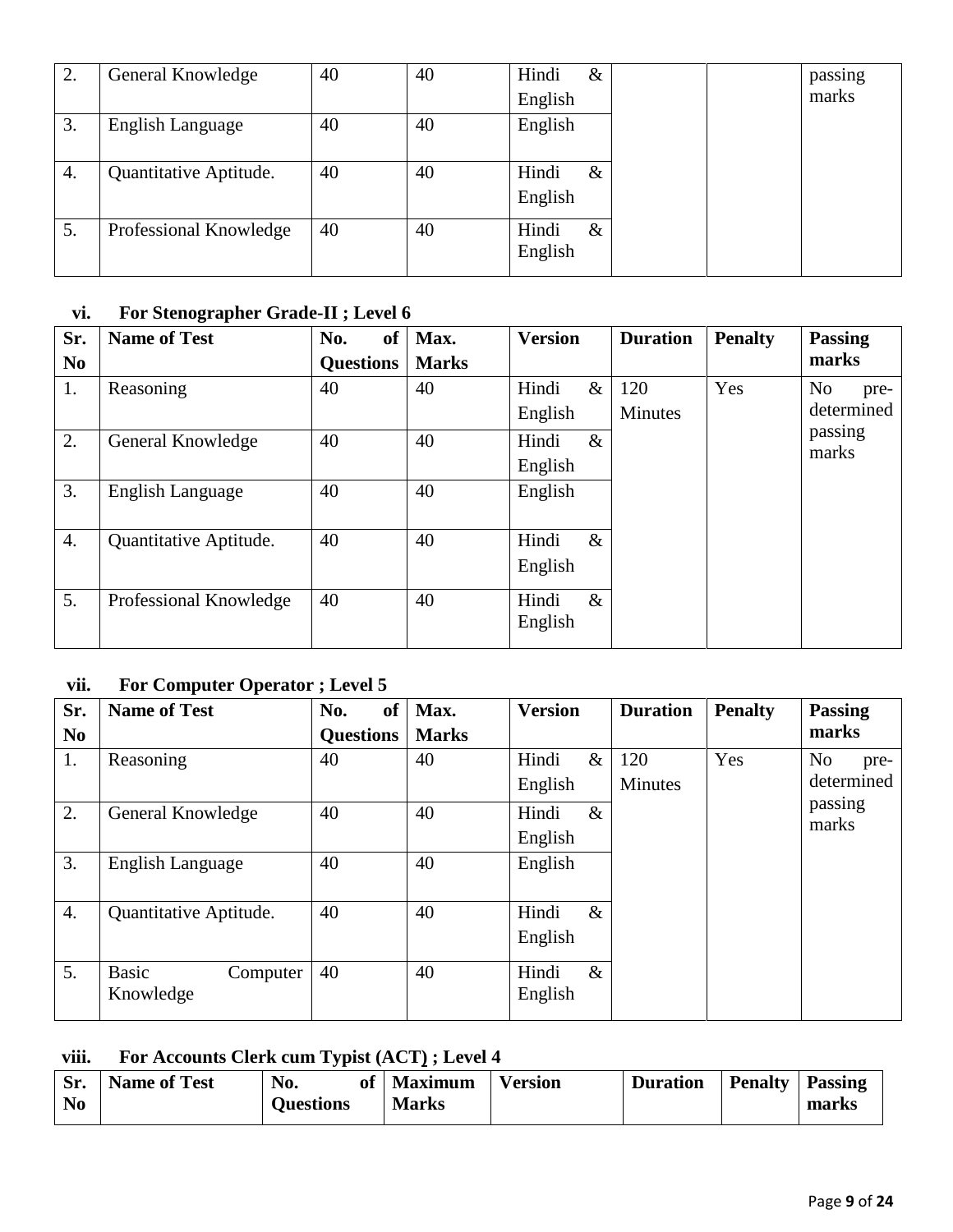| 1. | Reasoning                 | 40 | 40 | Hindi<br>English | $\&$ | 120<br>minutes | Yes | No pre-<br>determin    |
|----|---------------------------|----|----|------------------|------|----------------|-----|------------------------|
| 2. | Accountancy<br>Knowledge  | 40 | 40 | Hindi<br>English | $\&$ |                |     | ed<br>passing<br>marks |
| 3. | <b>English Language</b>   | 40 | 40 | English          |      |                |     |                        |
| 4. | Computer<br>Knowledge     | 40 | 40 | Hindi<br>English | $\&$ |                |     |                        |
| 5. | Quantitative<br>Aptitude. | 40 | 40 |                  |      |                |     |                        |

#### ix. **For Lower Division Clerk ; Level 2**

| Sr.<br>N <sub>0</sub> | <b>Name of Test</b>          | No.<br>of<br><b>Questions</b> | Max.<br><b>Marks</b> | <b>Version</b>  | <b>Duration</b> | <b>Penalty</b> | <b>Passing</b><br>marks  |
|-----------------------|------------------------------|-------------------------------|----------------------|-----------------|-----------------|----------------|--------------------------|
| 1.                    | Reasoning                    | 40                            | 40                   | Hindi & English | 120<br>minutes  | Yes            | No<br>pre-<br>determined |
| 2.                    | <b>General Awareness</b>     | 40                            | 40                   | Hindi & English |                 |                | passing<br>marks         |
| 3.                    | General English              | 40                            | 40                   | English         |                 |                |                          |
| 4.                    | <b>Quantitative Aptitude</b> | 40                            | 40                   | Hindi & English |                 |                |                          |

### **x. For Multi Tasking Staff (MTS) ; Level 1**

| Sr.            | <b>Name of Test</b>          | No.<br>of        | <b>Maximum</b> | <b>Version</b>    | Durati  | <b>Penalty</b> | <b>Passing</b> |
|----------------|------------------------------|------------------|----------------|-------------------|---------|----------------|----------------|
| N <sub>0</sub> |                              | <b>Questions</b> | <b>Marks</b>   |                   | on      |                | marks          |
| 1.             | Reasoning                    | 25               | 25             | Hindi & English   | 120     | Yes            | No pre-        |
|                |                              |                  |                |                   | minutes |                | determin       |
| 2.             | <b>General Awareness</b>     | 50               | 50             | Hindi $&$ English |         |                | ed             |
|                |                              |                  |                |                   |         |                | passing        |
| 3.             | General English              | 50               | 50             | English           |         |                | marks          |
|                |                              |                  |                |                   |         |                |                |
| 4.             | <b>Quantitative Aptitude</b> | 25               | 25             | Hindi $&$ English |         |                |                |
|                |                              |                  |                |                   |         |                |                |

### 8. **DUTIES AND RESPONSIBILITIES**

# i. **DISTRICT YOUTH COORDINATOR:**

Maintaining close liaison with District Administration, developmental departments, NGOs, promotion of self-reliant Youth Clubs, determining training needs of Youth Club functionaries and organizing training programmes ; assessment of needs and problems of various sections of youth in the district; preparation of Annual Action Plan of programmes and activities; proper implementation of programmes as per Annual Action Plan; monitoring and evaluation of programmes and activities; assisting Youth Clubs/ NGOs in the formulation of project proposals under Schemes of Financial Assistance of Central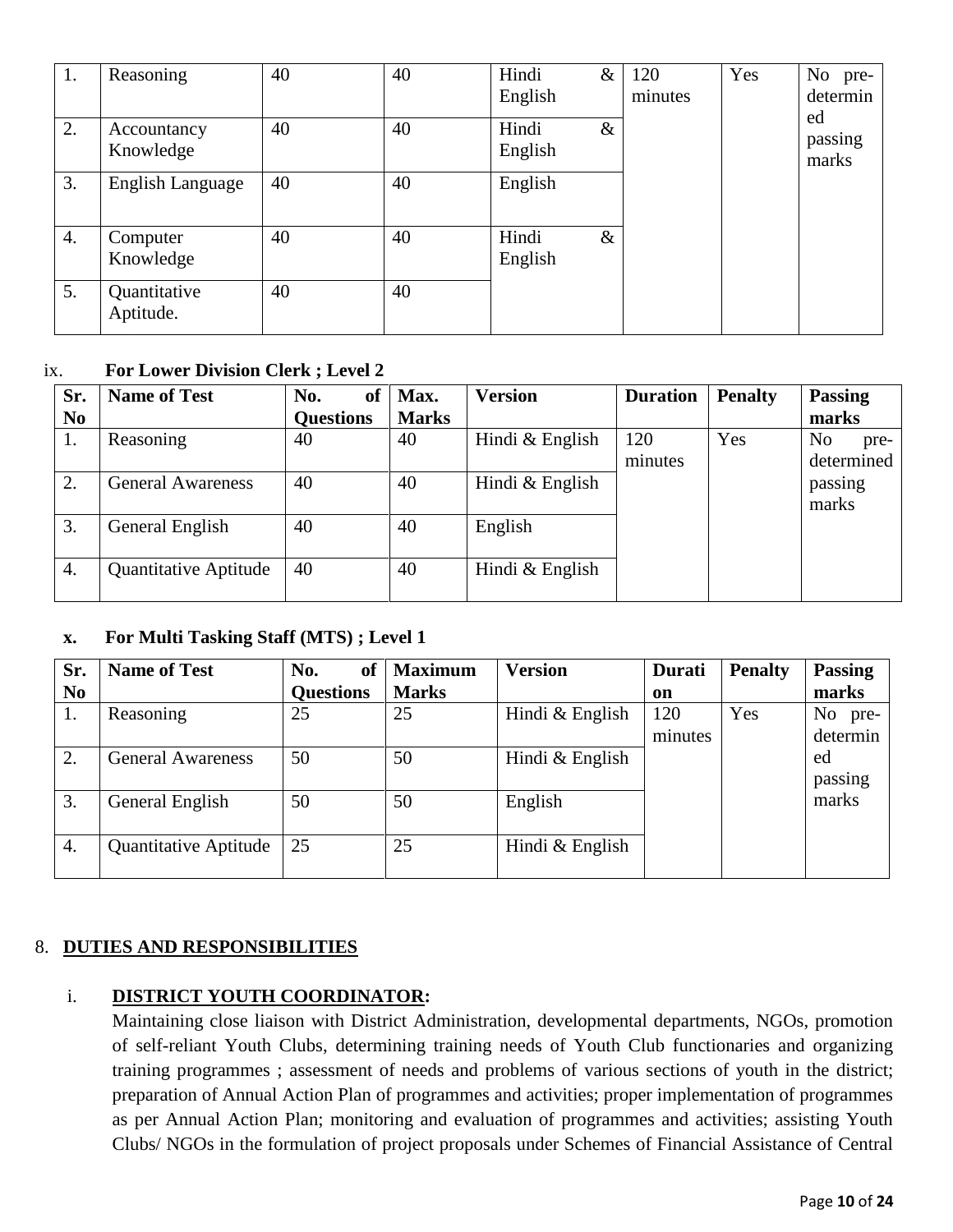Government Departments/ Agencies; preparation of village, block and district profiles; preparation, documentation and circulation of supportive and publicity material; maintenance of records and reports; conducting periodic meetings of District Advisory Committee for Youth Programmes, National Youth Corps and Youth Club members; Proper maintenance of NYK office including personnel administration; general administration, financial management, legal and vigilance management, coordination with publicity media for image building of NYK Sangathan.

### ii. **JUNIOR COMPUTER PROGRAMMER**:

Maintaining of all data pertaining to service record of each employee, maintaining the accounts record, analyzing the receipt and expenditure under each head of accounts, maintaining, monitoring and evaluating in the annual progress reports on programmes and activities and to develop the website and maintaining the same at Hqrs. level etc, the service of a junior computer programmer is essential at the Hars. /zonal office.

### iii. **SENIOR HINDI TRANSLATOR**:

Hindi Translator is responsible to implement the official language policy of the Government of India, assist the various committees in implementation of the policies and do the work of translation in Hindi/English and regional language for implementing the tri-lingual.

### iv. **ASSISTANT**:

The duties and responsibilities of Assistant is to maintain and start the files/records at the Section level.

### v. **LIBRARIAN**:

Librarian will be responsible for the Library books, magazines, periodicals, news papers etc of the **NYKS** 

### vi. **STENOGRAPHER GRADE-II**:

Due to increase of work load owing to setting up of 18 Zonal Offices and 46 Regional Offices, four directors have been posted in the Hqrs to manage and look after the activities of the various wings. For these Director proposed 5 post of Steno Grade-II for the smooth conduct of the work.

### vii. **COMPUTER OPERATOR:**

To feed and maintain the data relating to programmes, accounts, employees, inspection, special programmes, data of RET, EMI etc.

# viii. **ACCOUNTS CLERK CUM TYPIST**:

ACT is the ministerial support to the District Youth Coordinator. She/he is responsible to maintain accounts and relevant registers and to attend to such other administrative work assigned by the District Youth Coordinator from time to time. She/he is responsible to maintain cash book, bank book, stock registers, ledgers etc. and other accounts books. She/he is also supposed to assist the District Youth Coordinator in organizing programmes and activities of the Kendra.

### ix. **LOWER DIVISION CLERK**: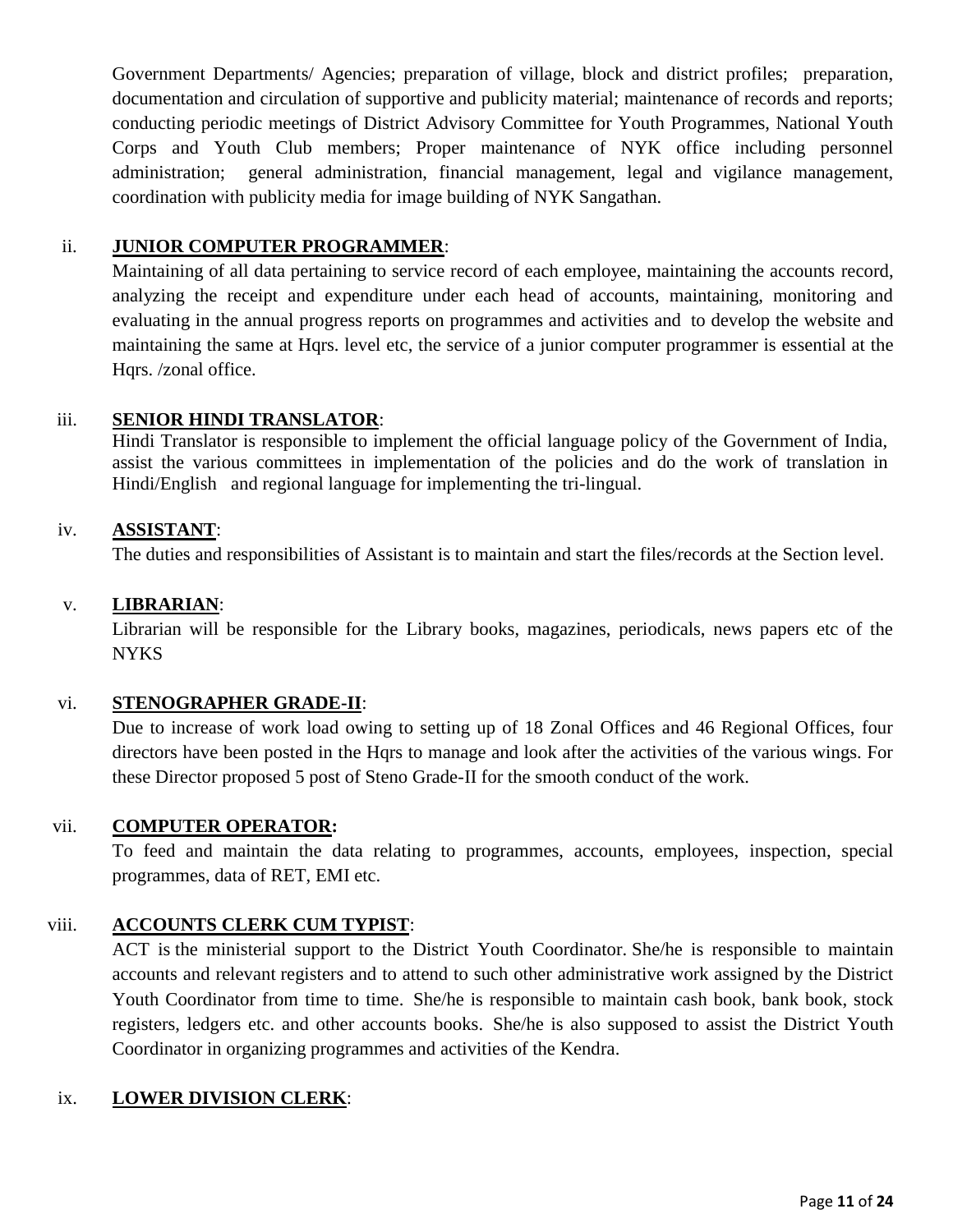LDC is responsible to deal with day to day official work as assigned to them from the concerned section heads such as Typing etc. They are suppose to dispose off the DAK and maintain charts and registers etc; of the wing and acquaint themselves with latest rules and regulations.

#### x. **MULTI TASKING STAFF (MTS)**:

Physical maintenance of records of office/section, general cleanliness & upkeep of the office/Section, Carrying of files & other papers in the office/within section, Photocopying etc, other non-clerical work in the office/Sections Assisting in routine office work like diary, dispatch etc. including on computer, Delivering of Dak (inside & outside the office), Watch & ward duties, Opening & closing of rooms, Cleaning of rooms, Dusting of furniture etc, Any other work assigned by superior authority and the above list of duties is only illustrative and not exhaustive.

# **The Knowledge, Skills And Attitudes Required for Satisfactory Job Performance of a District Youth Coordinator**:

#### **Knowledge**:

The incumbent must have knowledge in the following areas:

The legislation, regulations, policies and procedures for program development and implementation, the legislation, regulations, policies and procedures for involving youth in community/ youth development programs, office administration, an understanding about basic rules and regulations of Government of India, an understanding of the Indian economic and cultural  $\&$  political environment situations

#### **Skills**:

The incumbent must demonstrate the following skills:

Ability to administer youth programs, team building skills, analytical and problem solving skills, decision making skills, effective verbal, presentation and listening, communications skills, effective negotiation and mediation skills, effective written communications skills, basic counseling skills, computer skills including the ability to operate computerized accounting, spreadsheet, word-processing and graphics at a highly proficient level, stress and time management skills

#### **Personal Attributes**:

The incumbent must also demonstrate the following personal attributes: Be honest and trustworthy, be respectful and possess cultural awareness and sensitivity

9. IBPS shall hold online written exam at various centers of the country mentioned in Appendix for selecting suitable candidates. The selection will be made on the basis of total marks obtained by the candidate in online written exam having weightage of 80% and Personal Interview having weightage of 20% only in case of DYCs. The Date and Centre of Examination will be intimated to the candidates by means of their e-Admission Certificate.

#### 10. **EXAMINATION CENTRES :**

The examination will be conducted online in venues as given below:-

Andhra Pradesh - Vijayawada, Vishakhapattanam. Arunachal Pradesh –Naharlaun, Assam - Guwahati, Bihar

- Patna, Muzaffarpur, Purnea, Bhagalpur. Chandiagarh –Mohali, Chhatisgarh- Raipur, Dadar and Nagar Haweli - Surat, Daman and Diu, - Surat, Delhi – Delhi NCR (New Delhi, Ghaziabad, Faridabad, Noida and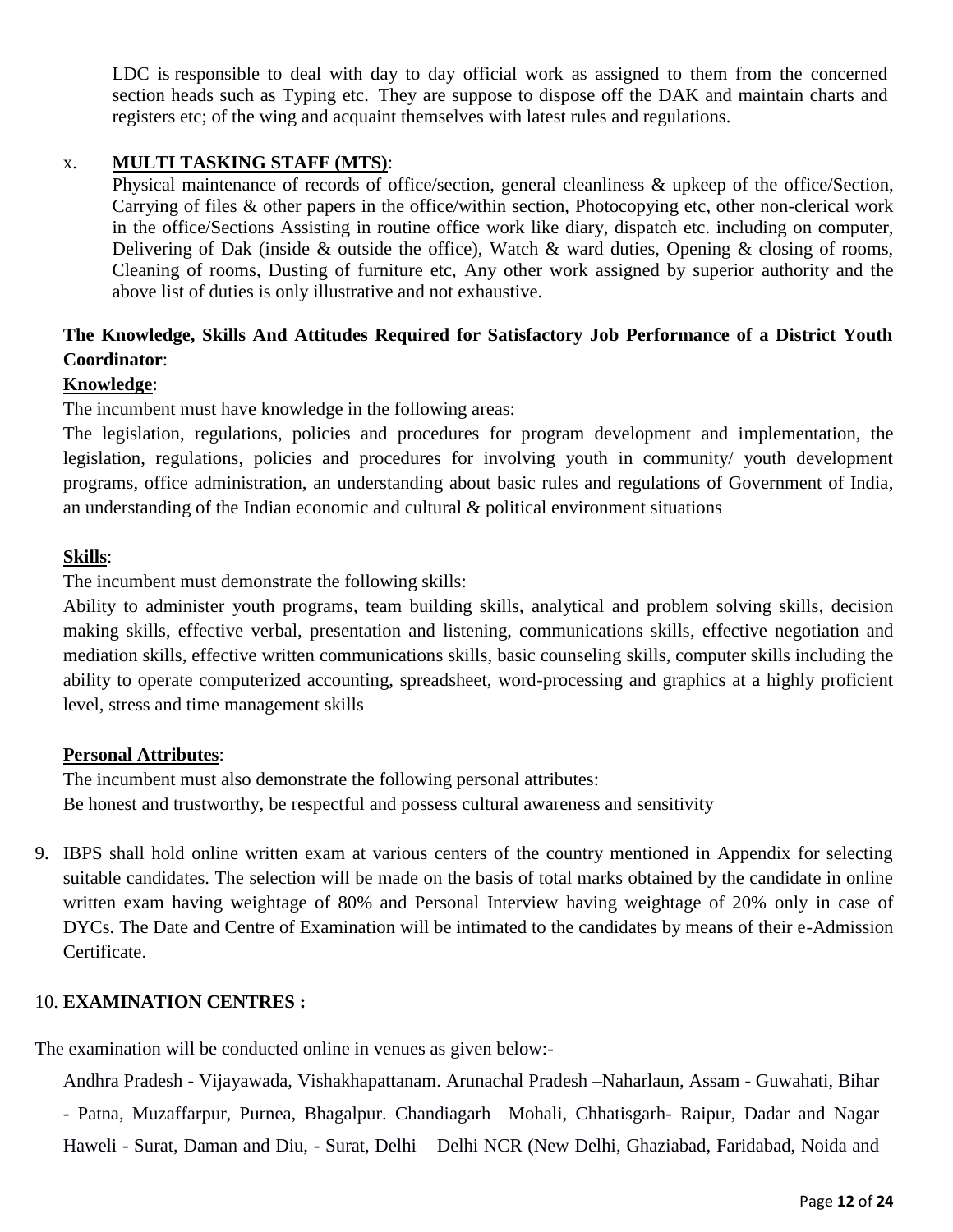Greater Noida, Gurugram), Goa - Punji, Gujarat – Ahmedabad-Gandhi Nagar Rajkot, Haryana – Karnal Kurukshetra, Ambala, Hissar, Himachal Pradesh – Shimla, Hamirpur Jammu and Kashmir – Jammu, Srinagar, Jharkhand - Ranchi, Jamshedpur Karnataka- Bangalore, Kerala - Kochi, Madhya Pradesh – Bhopal, Indore, Gwalior, Maharashtra – Mumbai/Thane/Navi Mumbai, Pune, Nagpur Manipur – Imphal, Meghalaya - Shillong, Mizoram - Izwal, Nagaland - Kohima, Odisha - Bhubaneshwar, Rourkel, Pudducherry - Pudducherry, Punjab - Amritsar, Bhatinda, Jalandhar Rajasthan - Jaipur, Jodhpur, Bikaner Sikkim – Gangtok-Bardang, Tamil Nadu - Chennai, Telangana - Hyderabad, Tripura - Agartala, Uttar Pradesh - Lucknow, Agra, Prayag Raj (Allahabad), Bareily, Kanpur, Uttrakhand - Dehradun, Roorkee West Bengal - Greater Kolkata, Siliguri

Note: The number of centers may be increased /decreased according to the decision of IBPS on the basis of final number of applications received.

### 11. **SELECTION PROCESS**:

- a) Candidates applying for the post of **AD/DYC** will have to appear for Online Written exam and Personal Interview.
- b) Candidates applying for the post of **Jr. Computer Programmer** will have to appear for Online Written exam, Skill Test and Personal Interview.
- c) Candidates applying for the post of **Sr. Hindi Translator** will have to appear for Online Written exam, Skill Test and Personal Interview.
- d) Candidates applying for the post of **Assistant** will have to appear for Online Written exam and Personal Interview.
- e) Candidates applying for the post of **Librarian** will have to appear for Online Written exam and Personal Interview.
- f) Candidates applying for the post of **Stenographer Grade-II** will have to appear for Online Written exam and Skill Test (Typing/Stenography) and Personal Interview.
- g) Candidates applying for the post of **Computer Operator** will have to appear for Online Written exam and Skill Test (Typing).
- h) Candidates applying for the post of **Accounts Clerk cum Typist** will have to appear for Online Written exam and Skill Test (Typing).
- i) Candidates applying for the post of **Lower Division Clerk** will have to appear for Online Written exam and Skill Test (Typing).
- j) Candidates applying for the post of **MTS** will have to appear for Online written exam.

Eligible and interested candidates would be required to apply online only through NYKS website: [http://nyks.nic.in](http://nyks.nic.in/) **No other means/mode of application will be accepted.**

#### 12. **HOW TO APPLY**

# **DETAILED GUIDELINES/PROCEDURES FOR**

- **A. APPLICATION REGISTRATION**
- **B. PAYMENT OF FEES**
- **C. DOCUMENT SCAN AND UPLOAD**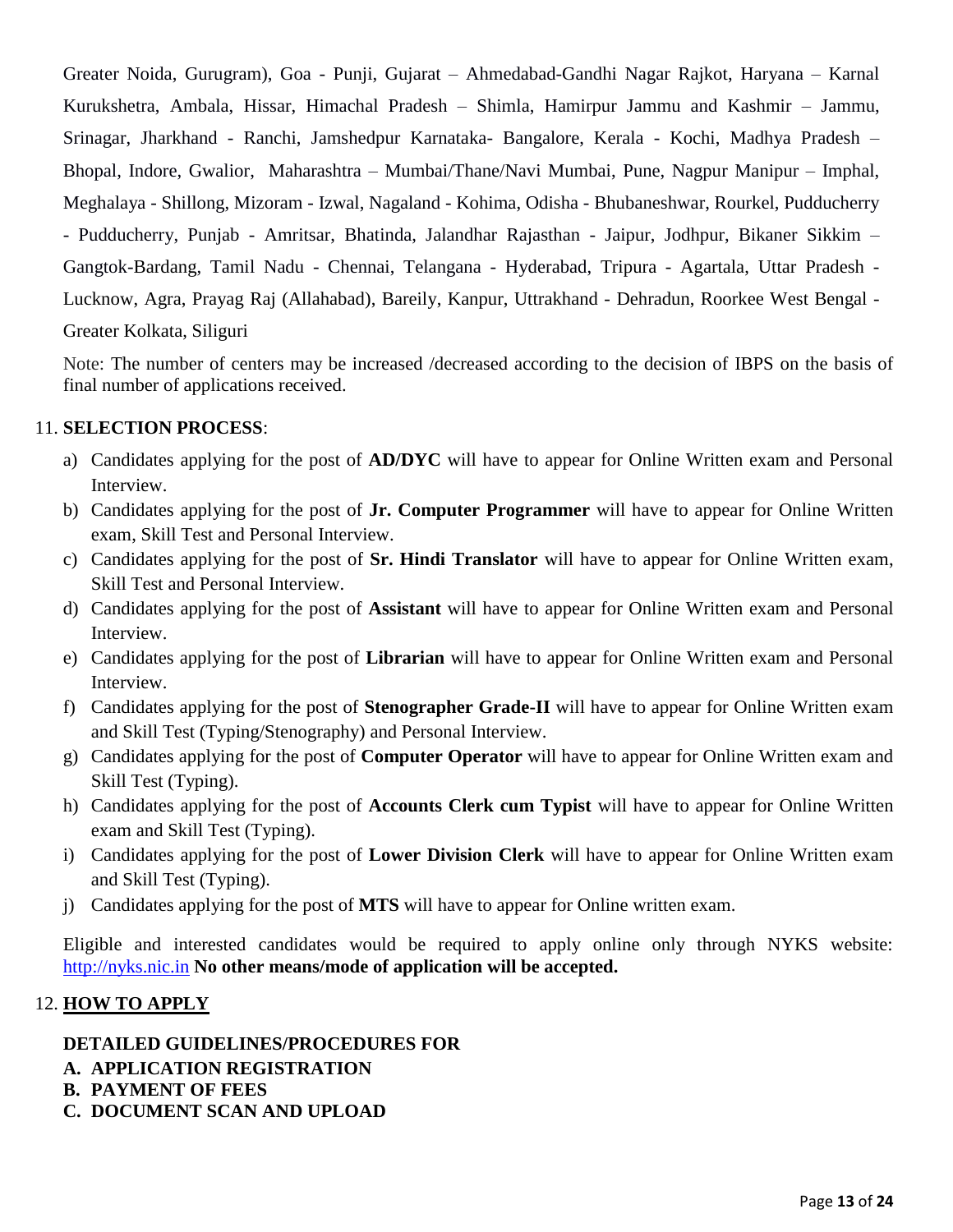**Candidates can apply online only on activation of URL for online application and no other mode of application will be accepted.**

### **Important Points to be Noted before Registration**

Before applying online, candidates should-

- **i. Scan their :** 
	- photograph  $(4.5cm \times 3.5cm)$
	- **signature (with black ink)**
	- **left thumb impression (on white paper with black or blue ink)**
	- **a hand written declaration (on a white paper with black ink) (text given below)**
	- **ensuring that the all these scanned documents adhere to the required specifications as given in Annexure III to this Advertisement.**
- **ii. Signature in CAPITAL LETTERS will NOT be accepted.**
- **iii. The left thumb impression should be properly scanned and not smudged. (**If a candidate is not having left thumb, he/she may use his/ her right thumb for applying.)
- **iv. The text for the hand written declaration is as follows –**
- *v. "I, (Name of the candidate), hereby declare that all the information submitted by me in the application form is correct, true and valid. I will present the supporting documents as and when required."*
- **vi. The above mentioned hand written declaration has to be in the candidate's hand writing and in English only. If it is written and uploaded by anybody else or in any other language, the application will be considered as invalid. (**In the case of Visually Impaired candidates who cannot write may get the text of declaration typed and put their left hand thumb impression below the typed declaration and upload the document as per specifications.)
- vii. **Keep the necessary details/documents ready to make** Online Payment **of the requisite application fee/ intimation charges**
- **viii. Have a valid personal email ID and mobile no., which should be kept active till the completion of this Recruitment Process. Bank may send intimation to download call letters for the Examination etc. through the registered e-mail ID. In case a candidate does not have a valid personal e-mail ID, he/she should create his/her new e-mail ID and mobile no. before applying on-line and must maintain that email account and mobile number.**

### 13. **APPLICATION FEES (NON REFUNDABLE) PAYABLE UPTO last day of online application**

Bank Transaction charges for Online Payment of application fees/intimation charges will have to be borne by the candidate.

### **A. Application Registration**

- 1. Candidates to go to the **NYKS** website [http://nyks.nic.in](http://nyks.nic.in/) click on the option "**APPLY ONLINE**" which will open a new screen.
- 2. To register application, choose the tab "**Click here for New Registration**" and enter Name, Contact details and Email-id. A Provisional Registration Number and Password will be generated by the system and displayed on the screen. Candidate should note down the Provisional Registration Number and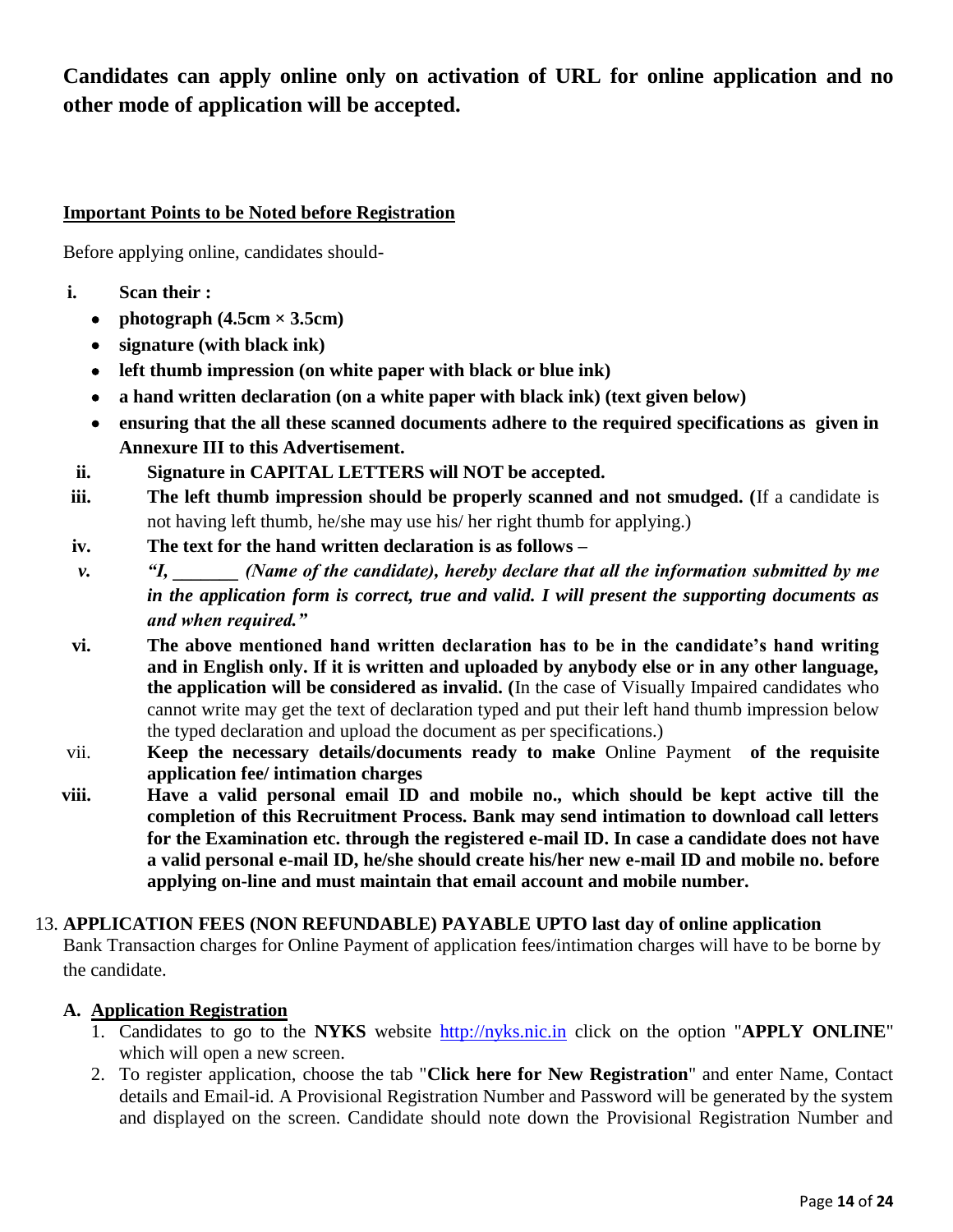Password. An Email & SMS indicating the Provisional Registration number and Password will also be sent.

- 3. In case the candidate is unable to complete the application form in one go, he / she can save the data already entered by choosing "SAVE AND NEXT" tab. Prior to submission of the online application candidates are advised to use the "SAVE AND NEXT" facility to verify the details in the online application form and modify the same if required. Visually Impaired candidates should fill the application form carefully and verify/ get the details verified to ensure that the same are correct prior to final submission.
- 4. Candidates are advised to carefully fill and verify the details filled in the online application themselves as no change will be possible/ entertained after clicking the FINAL SUBMIT BUTTON.
- 5. The Name of the candidate or his /her Father/ Husband etc. should be spelt correctly in the application as it appears in the Certificates/ Mark sheets/Identity proof. Any change/alteration found may disqualify the candidature.
- 6. Validate your details and Save your application by clicking the 'Validate your details' and 'Save & Next' button.
- 7. Candidates can proceed to upload Photo & Signature as per the specifications given in the Guidelines for Scanning and Upload of Photograph and Signature detailed under point "C".
- 8. Candidates can proceed to fill other details of the Application Form.
- 9. Click on the Preview Tab to preview and verify the entire application form before FINAL SUBMIT.
- 10. Modify details, if required, and click on 'FINAL SUBMIT' ONLY after verifying and ensuring that the photograph, signature uploaded and other details filled by you are correct.
- 11. Click on 'Payment' Tab and proceed for payment.
- 12. Click on 'Submit' button.

### B. **PAYMENT OF FEES: Fee Structure**

1. Unreserved/EWS/OBC (MALE) : Exam Fee Rs. 700/-

2. Unreserved/EWS/OBC (FEMALE) : Exam Fee Rs. 350/-

3. SC/ST/PWD/ESM : Exam Fee Rs. Nil

# **ONLINE MODE**

- 1) The application form is integrated with the payment gateway and the payment process can be completed by following the instructions.
- 2) The payment can be made by using Debit Cards (RuPay/Visa/MasterCard/Maestro), Credit Cards, Internet Banking, IMPS, Cash Cards/ Mobile Wallets.
- 3) After submitting your payment information in the online application form, PLEASE WAIT FOR THE INTIMATION FROM THE SERVER. DO NOT PRESS BACK OR REFRESH BUTTON IN ORDER TO AVOID DOUBLE CHARGE
- 4) On successful completion of the transaction, an e-Receipt will be generated.
- 5) Non-generation of 'E-Receipt' indicates PAYMENT FAILURE. On failure of payment, Candidates are advised to login again using their Provisional Registration Number and Password and repeat the process of payment.
- 6) Candidates are required to take **a printout of the e-Receipt** and online Application Form containing fee details .**Please note that if the same cannot be generated, online transaction may not have been successful**.
- 7) For Credit Card users: All charges are listed in Indian Rupee. If you use a non-Indian credit card, your bank will convert to your local currency based on prevailing exchange rates.
- 8) To ensure the security of your data, please close the browser window once your transaction is completed.
- **9) There is facility to print application form containing fee details after payment of fees.**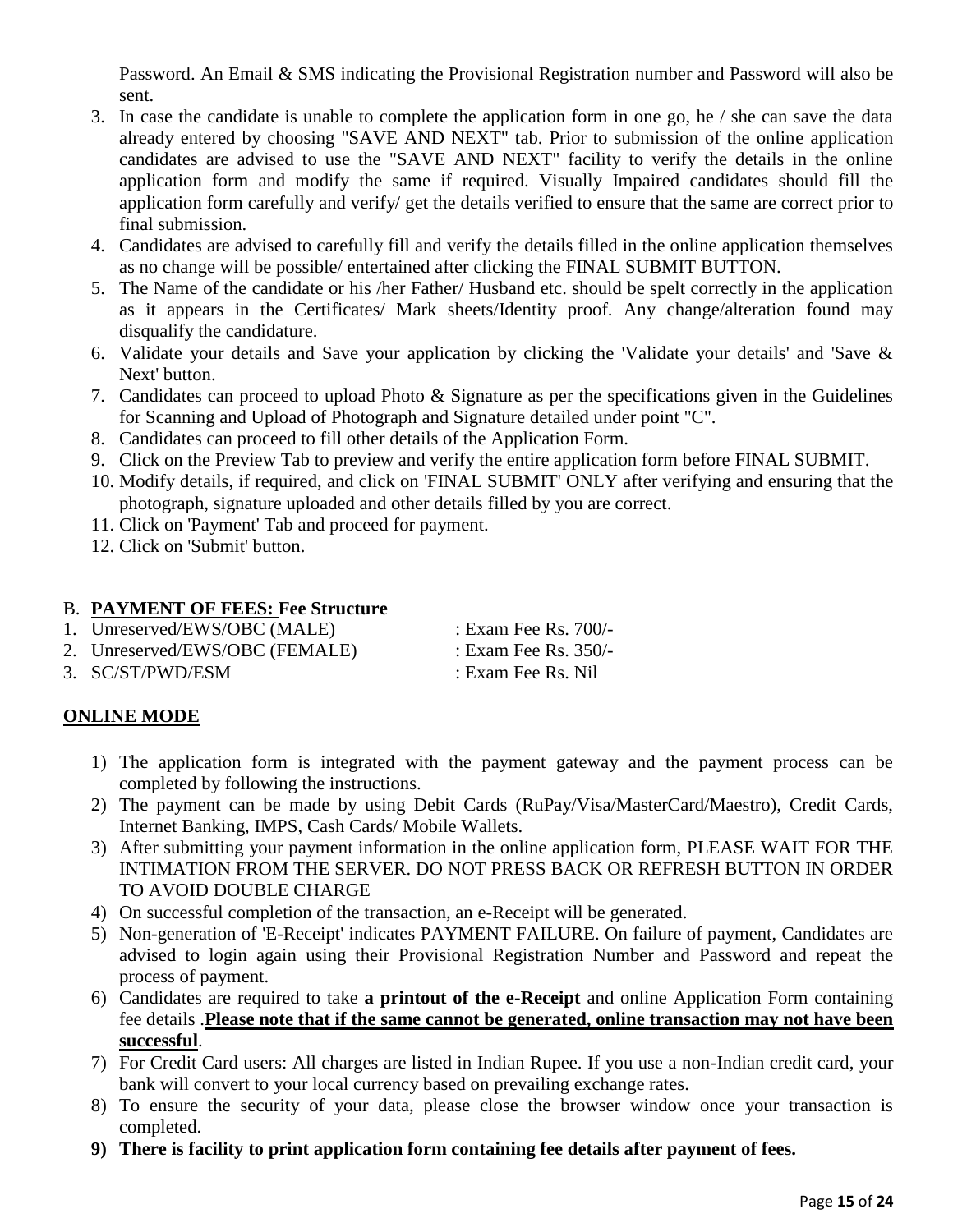### 14. **SPECIAL NOTICE**:

- a. Online applications will be accepted only when prescribed fee is deposited in the Bank upto prescribed last date for fee deposition. If the fee is deposited in Bank after the last date prescribed for fee deposition, the online application of the candidate will not be accepted and the fee deposited in the Bank will not be refunded in any condition. It will be the responsibility of the candidates to deposit fee in the Bank upto last date prescribed for fee deposition and 'submit' the application upto last date prescribed for submission of applications. It is also informed that less or more amount deposited in the form of examination fee shall not be refunded in any condition.
- b. In online application system, the candidates have to provide their Email ID  $\&$  Mobile No. in prescribed column failing which their Basic Registration shall not be completed. All relevant information / instructions shall be sent through Email / SMS on that mobile.

#### 15. **TERMS & CONDITIONS AND GENERAL INSTRUCTIONS**:

Request for change of Mailing address/ e-mail ID/ category/ discipline as declared in the online application will not be entertained.

Candidates should possess a valid e-mail ID. Candidates are advised to keep the e-mail ID (to be entered compulsorily in the online application form) active for at least one year. No change in the e-mail ID will be allowed once entered. All future correspondence with candidates shall be done through email only. Responsibilities of receiving, downloading and printing of information/ communication etc. will be of the candidate. NYKS will not be responsible for any loss of e-mail sent, due to invalid / wrong e-mail ID provided by the candidate.

Category **(SC/ST/OBC/EWS/PWD)** once filled in the online application form will not be changed and no benefit of other category will be admissible later on. The reserved category candidates and PWD candidates are required to submit requisite caste/ tribe/PWD certificate in the prescribed format of Government of India, issued by Competent Authority, at the time of Interview, if called for the same.

The candidates belonging to Economically Weaker Section (**EWS**) category who are not covered under the scheme of reservation for SC/ST and OBC shall get 10% reservation subject to instructions issued vide O.M. No. 36-39/1/2019-Estt(Res) dated 31<sup>st</sup> January, 2019.

The OBC candidates who belong to "CREAMY LAYER" are not entitled for OBC concession and such candidates have to indicate their category as "General". The OBC (Non Creamy Layer) candidates are required to submit requisite certificate (latest) in the prescribed format of Government of India issued by Competent Authority at the time of Interview, if called for the same. The name of the Caste and Community indicated in the OBC (NCL) Certificate must appear in the Central List of Other Backward Classes.

Further, OBC (NCL) candidates will have to give a self undertaking indicating that they belong to OBC (Non Creamy Layer) category at the time of Interview, if called for the same.

Relaxations / Reservations for SC/ST/OBC (Non Creamy Layer)/ PWD (Degree of disability 40% and above) as per Government Directives are applicable.

As per instructions issued by the Govt of India, from time to time, Candidates must produce No Objection Certificate (NOC) at the time of Group Discussions and/or Interview from their present employer, if they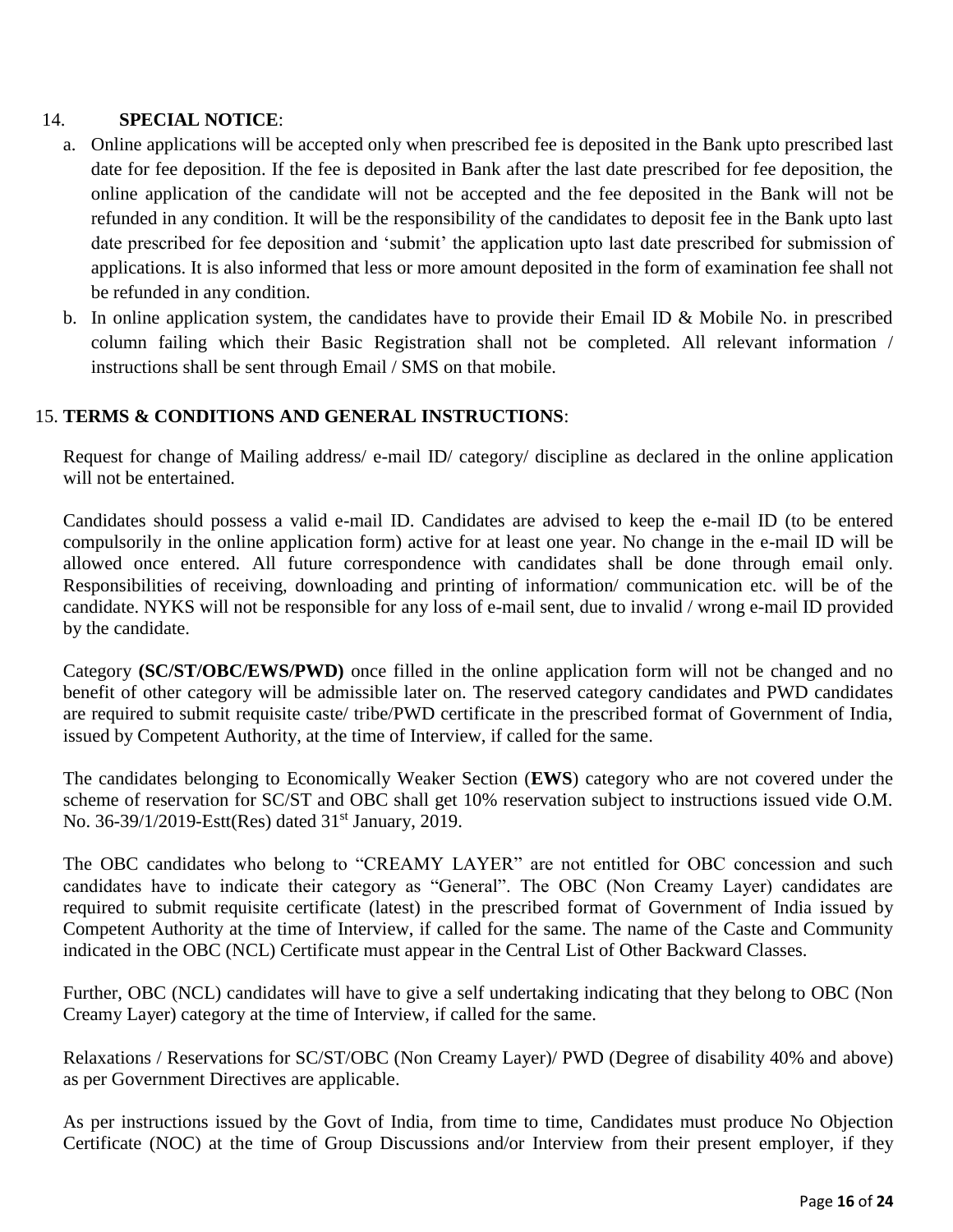qualify for Group Discussions and/or Interview. In case, the candidate fails to produce the NOC from his/her present employer at the time of Group Discussions and/ or Interview, his/her candidature will not be considered.

NYKS reserves the right to raise the minimum eligibility standards. The Management reserves the right to fill or not to fill all or any of the above positions without assigning any reason whatsoever. NYKS also reserves the right to cancel/ restrict/ enlarge/ modify/ alter the recruitment process, if need arises, without issuing any further notice or assigning any reason whatsoever.

The prescribed qualifications and other eligibility conditions are the minimum and mere possession of the same does not entitle a candidate to appear in the selection process. NYKS's decision shall be final in this regard.

Any canvassing directly or indirectly by the applicant will disqualify his/her candidature.

Any dispute with regard to recruitment against this advertisement will be settled within the jurisdiction of Delhi Court only.

The terms & conditions of service will be as applicable at the time of service and subject to such amendments as the competent authority decides.

16. **CLOSING DATE FOR SUBMISSION OF APPLICATION:** 20 days from the date of activation of URL for online application

# **OTHER GENERAL GUIDELINES / INSTRUCTIONS**

### 17. **DOWNLOAD OF CALL LETTER**

Candidates will have to visit the Nehru Yuva Kendra Sangathan's website for downloading call letters for online test. Intimation for downloading call letter will also be sent through email/SMS. Once the candidate clicks the relevant link, he/she can access the window for call letter download. The candidate is required to use (i) Registration Number/Roll Number, (ii) Password/Date of Birth for downloading the call letter. Candidate needs to affix recent recognizable photograph on the call letter preferably the same as provided during registration and appear at the examination centre with (i) Call Letter (ii) Photo Identity Proof as stipulated in clause (xiii) below and also specified in the call letter and photocopy of the same Photo Identity Proof as brought in original.

18. **CANDIDATES REPORTING LATE** i.e. after the reporting time specified on the call letter for Examination will not be permitted to take the examination. The reporting time mentioned on the call letter is prior to the Start time of the test. Though the duration of the examination is 2 hours, candidates may be required to be at the venue for about 4 hours including the time required for completion of various formalities such as verification and collection of various requisite documents, logging in, giving of instructions.

### 19. **IDENTITY VERIFICATION**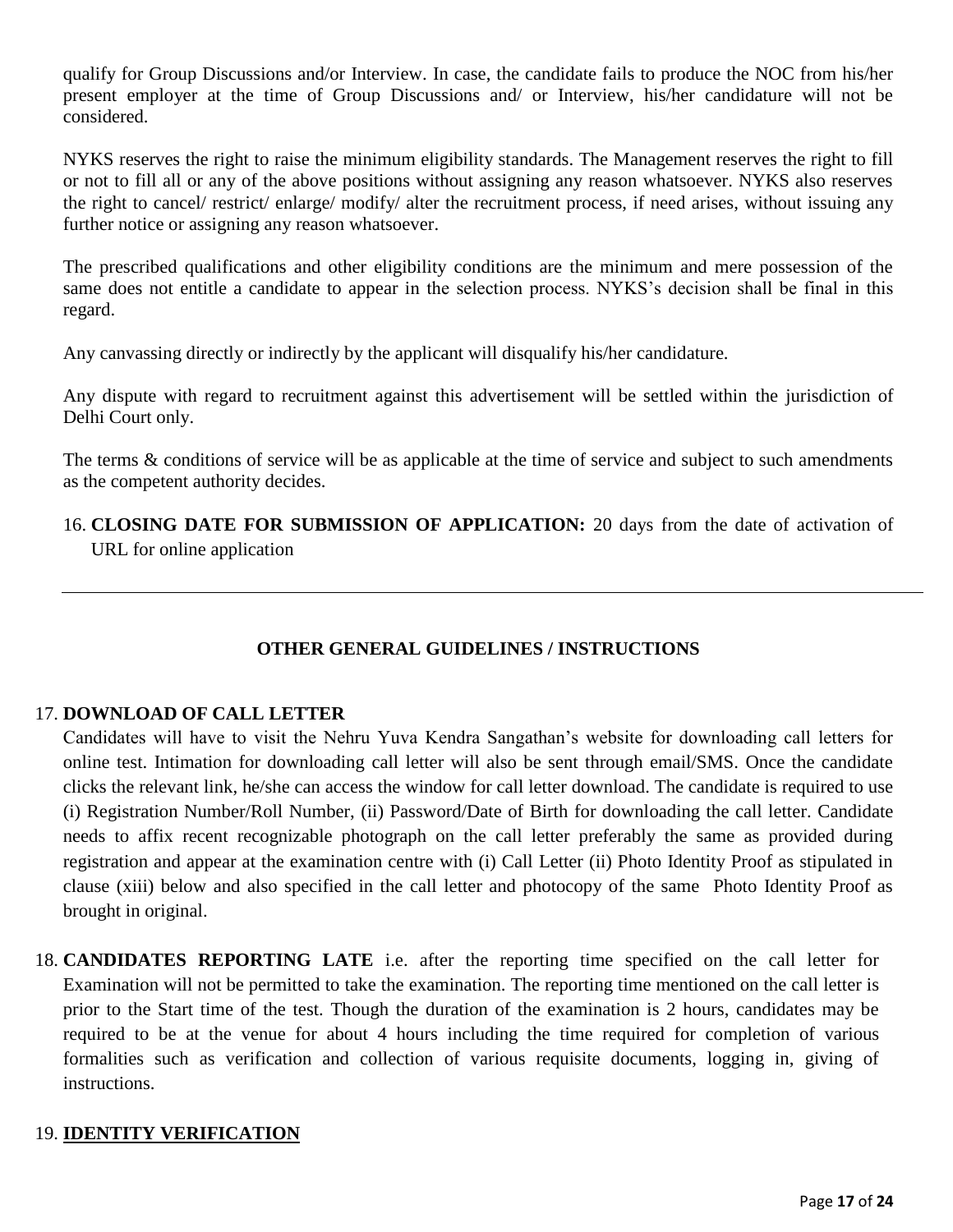In the examination hall as well as at the time of interview, the call letter along with original and a photocopy of the candidate's currently valid photo identity (bearing exactly the same name as it appears on the call letter) such as PAN Card/ Passport/ Permanent Driving License/ Voter's Card/ Bank Passbook with photograph/ Photo identity proof issued by a Gazzetted Officer on official letterhead along with photograph / Photo identity proof issued by a People's Representative on official letterhead along with photograph / valid recent Identity Card issued by a recognized College/ University/ Aadhar card/ E-Aadhar Card with a photograph/ Employee ID/ Bar Council Identity Card with photograph should be submitted to the invigilator for verification. The candidate's identity will be verified with respect to his/her details on the call letter, in the Attendance List and requisite documents submitted. If identity of the candidate is in doubt the candidate may not be allowed to appear for the Examination.

Ration Card and Learner's Driving License is **not** valid id proof for this project.

**Note:** Candidates have to produce in original the photo identity proof and submit photocopy of the photo identity proof along with Examination call letter as well as the Interview Call Letter while attending the examination/ interview respectively, without which they will not be allowed to take up the examination/ interview. Candidates must note that the name as appearing on the call letter (provided during the process of registration) should exactly match the name as appearing on the photo identity proof. Female candidates who have changed first/last/middle name post marriage must take special note of this. If there is any mismatch between the names indicated in the Call Letter and Photo Identity Proof the candidate will not be allowed to appear for the examination. In case of candidates who have changed their name, will be allowed only if they produce original Gazette notification / their original marriage certificate / affidavit in original.

# 20. **RULES/INSTRUCTIONS FOR EXAM CENTRES:**

- **The examination will be conducted online in venues given in the respective call letters in the cities of the States identified for exam center.**
- **No request for change of centre/venue/date/session for Examination shall be entertained.**
- Nehru Yuva Kendra Sangathan **however, reserves the right to cancel any of the Examination Centres and/ or add some other Centres, at its discretion, depending upon the response, administrative feasibility, etc.**
- Nehru Yuva Kendra Sangathan **also reserves the right to allot the candidate to any centre other than the one he/she has opted for.**
- **Candidate will appear for the examination at an Examination Centre at his/her own risks and expenses and** Nehru Yuva Kendra Sangathan **will not be responsible for any injury or losses etc. of any nature.**
- Choice of centre once exercised by the candidate will be final.
- If sufficient number of candidates does not opt for a particular centre for "Online" examination, Nehru Yuva Kendra Sangathan reserves the right to allot any other adjunct centre to those candidates OR if the number of candidates is more than the capacity available for online exam for a centre, Nehru Yuva Kendra Sangathan reserves the right to allot any other centre to the candidate.

# 21. **GUIDELINES FOR PERSONS WITH DISABILITIES USING A SCRIBE**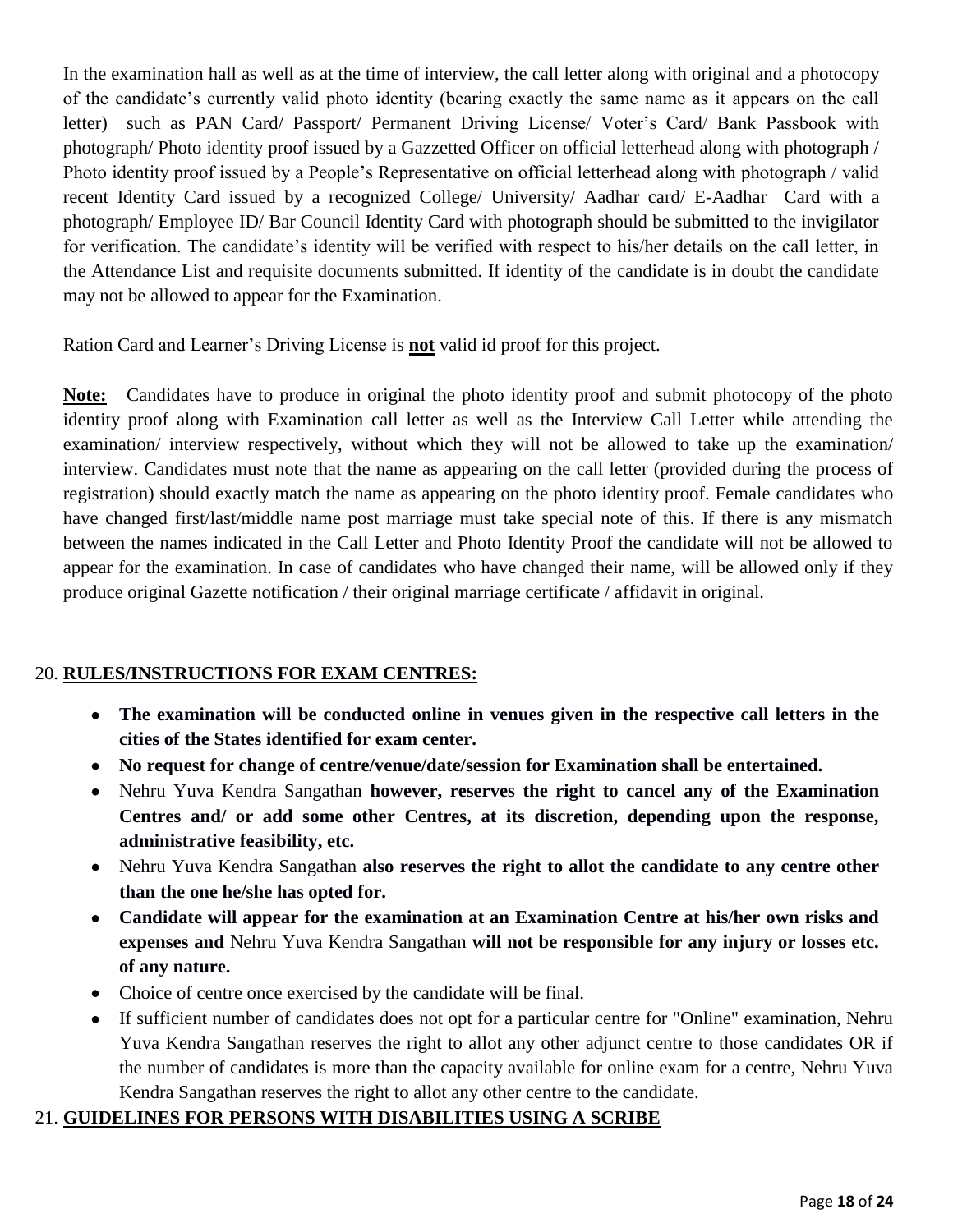- i. The visually impaired candidates and candidates whose writing speed is adversely affected permanently for any reason can use their own scribe at their cost during the online examination, subject to limits as in (ii) and (iii) below. In all such cases where a scribe is used, the following rules will apply:
	- The candidate will have to arrange his/her own scribe at his/her own cost.
	- The scribe arranged by the candidate should not be a candidate for the same examination .If Violation of the above is detected at any stage of the process; candidature of both the candidate and the scribe will be cancelled. Candidates eligible for and who wish to use the services of a scribe in the examination should invariably carefully indicate the same in the online application form. Any subsequent request may not be favorably entertained.
	- A person acting as a scribe for one candidate cannot be a scribe for another candidate.
	- Scribe should not answer on his/her own. Any such behaviour observed will result in cancellation of candidature.
	- The scribe may be from any academic stream. However for Specialist Officers' posts, the scribe should be from an academic stream different from that prescribed for the post.
	- Both the candidate as well as scribe will have to give a suitable undertaking confirming that the scribe fulfils all the stipulated eligibility criteria for a scribe mentioned above. Further in case it later transpires that he/she did not fulfill any laid down eligibility criteria or suppressed material facts the candidature of the applicant will stand cancelled, irrespective of the result of the online examination.
	- Those candidates who use a scribe shall be eligible for compensatory time of 20 minutes for every hour of the examination or as otherwise advised.
	- Only candidates registered for compensatory time will be allowed such concessions since compensatory time given to candidates shall be system based, it shall not be possible for the test conducting agency to allow such time if he / she is not registered for the same. Candidates not registered for compensatory time shall not be allowed such concessions.
- ii. Guidelines for Candidates with locomotors disability and cerebral palsy:

A compensatory time of twenty minutes per hour or otherwise advised shall be permitted for the candidates with locomotors disability and cerebral palsy where dominant (writing) extremity is affected to the extent of slowing the performance of function (minimum of 40%impairment).

iii. Guidelines for Visually Impaired candidates: Visually Impaired candidates (who suffer from not less than 40% of disability) may opt to view the contents of the test in magnified font and all such candidates will be eligible for compensatory time of 20 minutes for every hour or otherwise advised of examination.

These guidelines are subject to change in terms of GOI guidelines/ clarifications, if any, from time to time.

### 22. **OTHER CLAUSES**

1) The possibility of occurrence of some problem in the administration of the examination cannot be ruled out completely which may impact test delivery and/or result from being generated. In that event, every effort will be made to rectify such problem, which may include movement of candidates, delay in test. Conduct of a re-exam is at the absolute discretion of test conducting body. Candidates will not have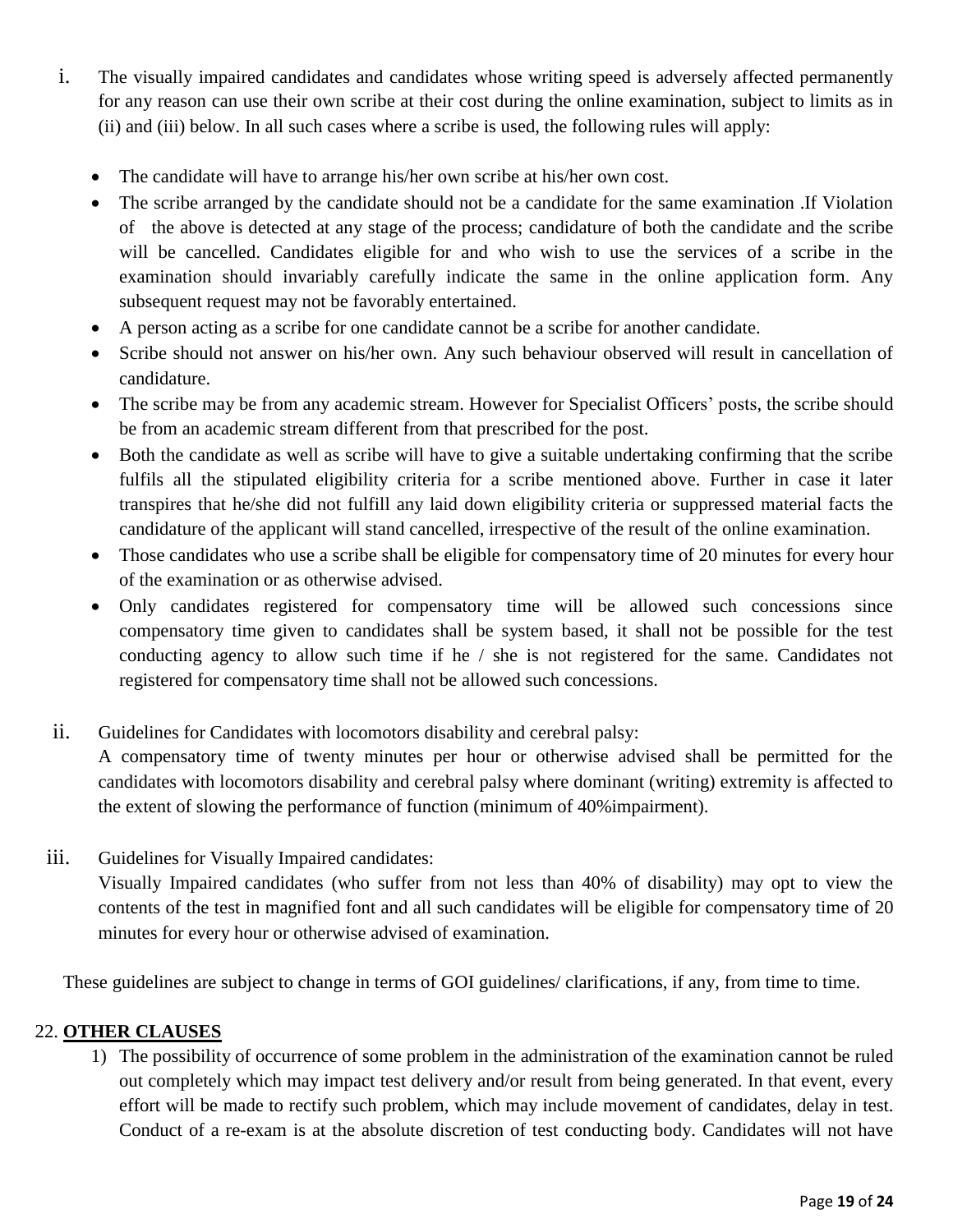any claim for a re-test. Candidates not willing to move or not willing to participate in the delayed process of test delivery shall be summarily rejected from the process.

- 2) Decision of Nehru Yuva Kendra Sangathan in all matters relating to recruitment will be final and binding on the candidate. No correspondence or personal enquiries shall be entertained by the Nehru Yuva Kendra Sangathan in this behalf.
- 3) If the examination is held in more than one session, the scores across various sessions will be equated to adjust for slight differences in difficulty level of different test batteries used across sessions. More than one session are required if the nodes capacity is less or some technical disruption takes place at any center or for any candidate.
- 4) Nehru Yuva Kendra Sangathan would be analyzing the responses (answers) of individual candidates with those of other candidates to detect patterns of similarity of right and wrong answers. If in the analytical procedure adopted by Nehru Yuva Kendra Sangathan in this regard, it is inferred/ concluded that the responses have been shared and scores obtained are not genuine/ valid, Nehru Yuva Kendra Sangathan reserves right to cancel the candidature of the concerned candidates and the result of such candidates (disqualified) will be withheld.
- 5) Instances for providing incorrect information and/or process violation by a candidate detected at any stage of the selection process will lead of disqualification of the candidate from the selection process and he/she will not be allowed to appear in any Nehru Yuva Kendra Sangathan's recruitment process in the future. If such instances go undetected during the current selection process but are detected subsequently, such disqualification will take place with retrospective affect.

#### 6) **Process for Arriving at Scores**

The Scores of Online Examination are obtained by adopting the following procedure:

- i. Number of questions answered correctly by a candidate in each objective test is considered for arriving at the Corrected Score after applying penalty for wrong answers.
- ii. The Corrected Scores so obtained by a candidate are made equivalent to take care of the minor difference in difficulty level, if any, in each of the objective tests held in different sessions to arrive at the Equated Scores\* \*Scores obtained by candidates on any test are equated to the base form by considering the distribution of scores of all the forms.
- iii. Test wise scores and scores on total is reported with decimal point upto two digits.

#### **Note: Cut-offs is applied on Total Score**

### 23. **BIOMETRIC DATA – Capturing and Verification**

It has been decided to capture the biometric data (thumb impression) and the photograph of the candidates on the day of the Main Examination for the candidates who qualify after the preliminary examinations and appear for the main examination.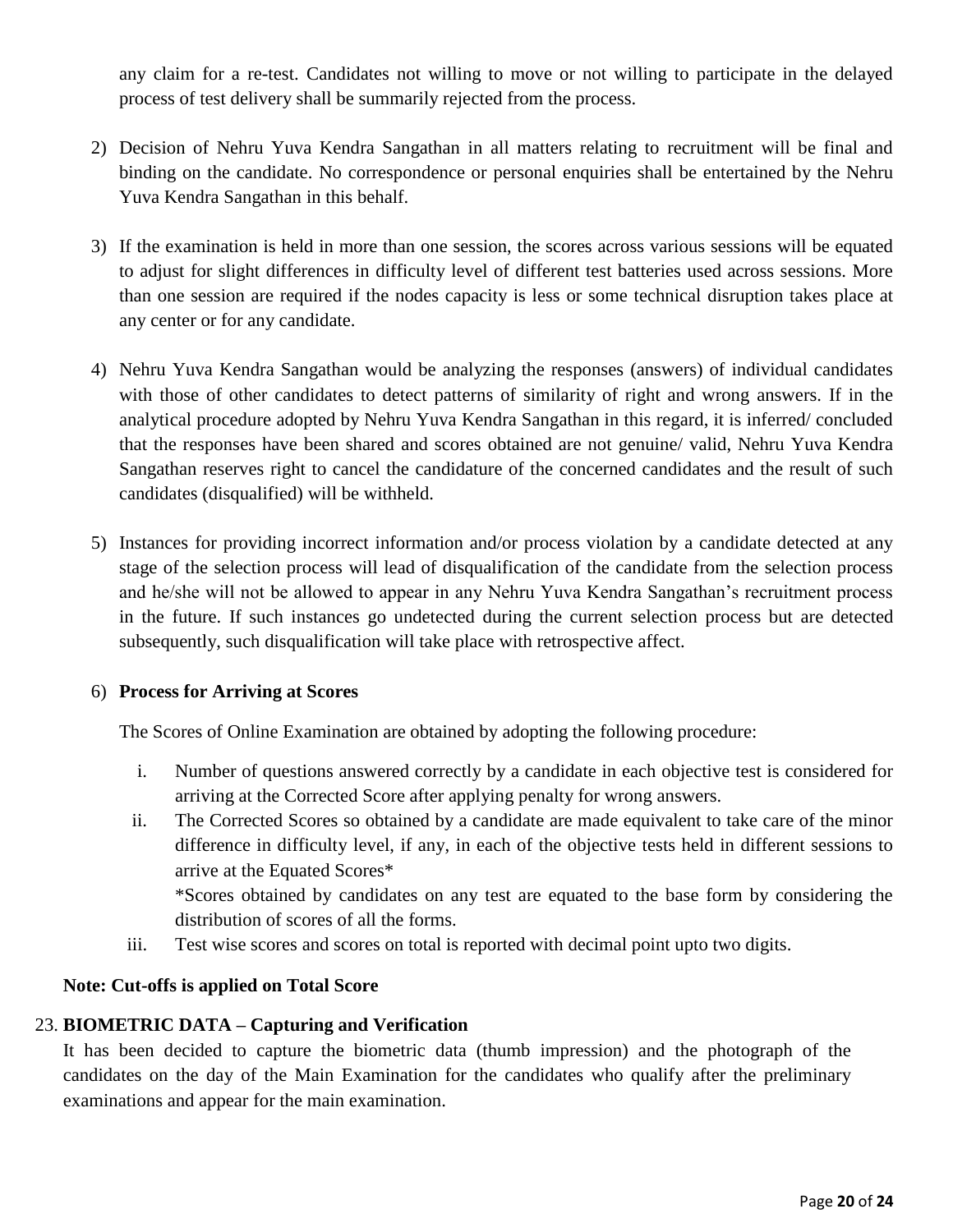The biometric data and photograph will be verified subsequently. Decision of the Biometric data verification authority with regard to its status (matched or mismatched) shall be final and binding upon the candidates.

Candidates are requested to take care of the following points in order to ensure a smooth process

- If fingers are coated (stamped ink/mehendi/coloured...etc), ensure to thoroughly wash them so that coating is completely removed before the exam / interview / joining day.
- If fingers are dirty or dusty, ensure to wash them and dry them before the finger print (biometric) is captured.
- Ensure fingers of both hands are dry. If fingers are moist, wipe each finger to dry them.
- If the primary finger (thumb) to be captured is injured/damaged, immediately notify the concerned authority in the test centre.

### 24. **Guidelines for scanning and Upload of Documents**

Before applying online a candidate will be required to have a scanned (digital) image of his/her photograph and signature as per the specifications given below.

### i.**Photograph Image**:

- Photograph must be a recent passport style color picture.
- Make sure that the picture is in color, taken against a light-colored, preferably white, background.
- Look straight at the camera with a relaxed face
- If the picture is taken on a sunny day, have the sun behind you, or place yourself in the shade, so that you are not squinting and there are no harsh shadows
- If you have to use flash, ensure there's no "red-eye"
- If you wear glasses make sure that there are no reflections and your eyes can be clearly seen.
- Caps, hats and dark glasses are not acceptable. Religious headwear is allowed but it must not cover your face.
- Dimensions 200 x 230 pixels (preferred)
- Size of file should be between 20kb–50 kb
- Ensure that the size of the scanned image is not more than 50kb. If the size of the file is more than 50 kb, then adjust the settings of the scanner such as the DPI resolution, no. of colours etc., during the process of scanning.
- If the photo is not uploaded at the place of Photo Admission for Examination will be rejected/denied. Candidate him/herself will be responsible for the same.
- Candidate should also ensure that photo is uploaded at the place of photo and signature at the place of signature. If photo in place of photo and signature in place of signature is not uploaded properly, candidate will not be allowed to appear for the exam.
- Candidate must ensure that Photo to be uploaded is of required size and the face should be clearly visible.

### ii.**Signature**, **left thumb impression and hand-written declaration Image**:

• The applicant has to sign on white paper with Black Ink pen.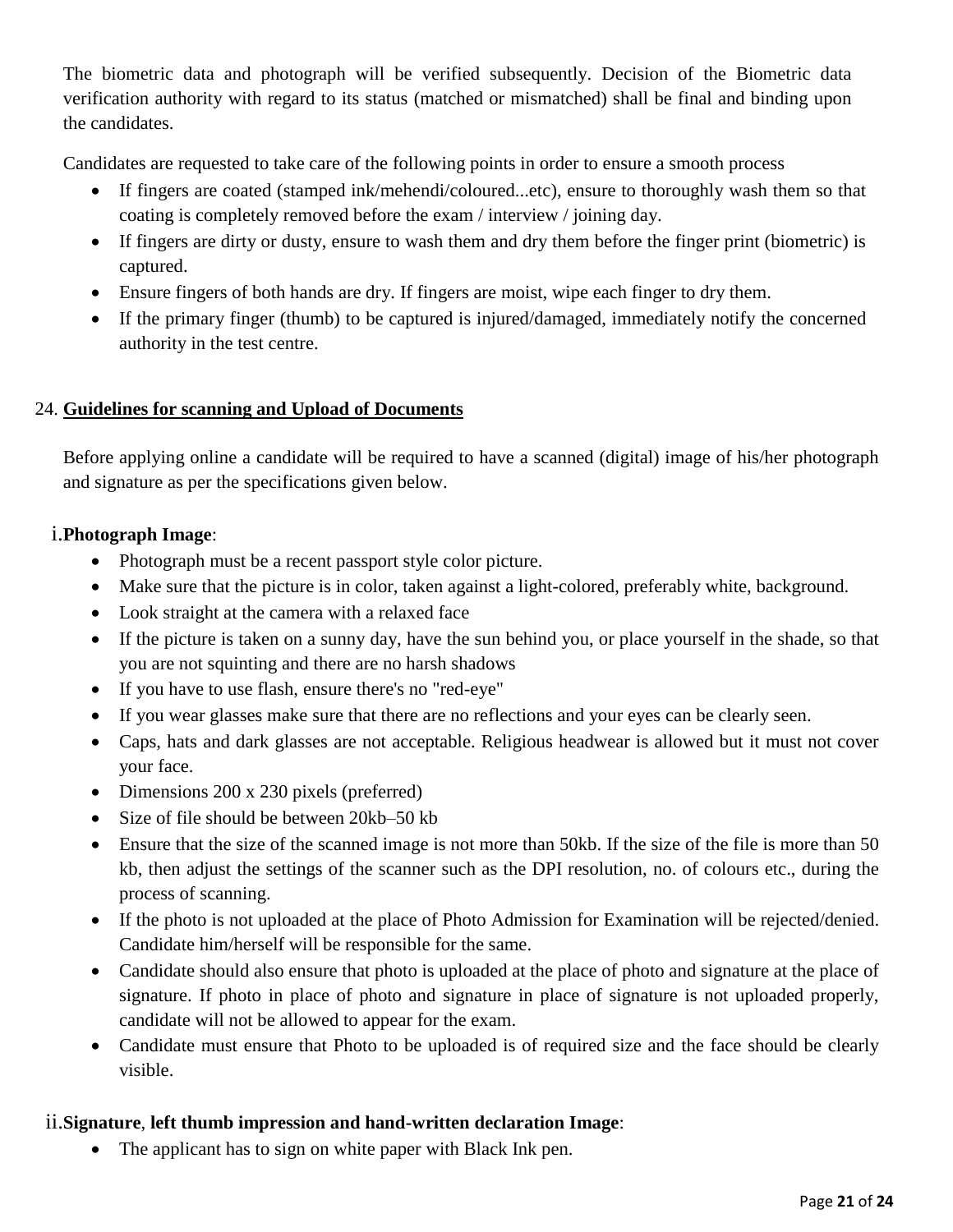- The applicant has to put his left thumb impression on a white paper with black or blue ink.
- The applicant has to write the declaration in English clearly on a white paper with black ink
- The signature, left thumb impression and the hand written declaration should be of the applicant and not by any other person.
- The signature will be used to put on the Call Letter and wherever necessary.
- If the Applicant's signature on the attendance sheet or Call letter, signed at the time of the examination, does not match the signature uploaded, the applicant will be disqualified.
- Signature / Hand written declaration in CAPITAL LETTERS shall NOT be accepted.

### **iii.Left thumb impression:**

- The applicant has to put his left thumb impression on a white paper with black or blue ink.
- The hand written declaration should be of the applicant and not by any other person.
- File type:  $\text{ipg} / \text{ipeg}$
- Dimensions: 240 x 240 pixels in 200 DPI (Preferred for required quality) i.e 3 cm  $*$  3 cm (Width  $*$ Height)
- File Size:  $20 \text{ KB} 50 \text{ KB}$

### **iv.Hand-written declaration:**

- Hand written declaration content is to be as expected.
- Hand written declaration should not be written in CAPITAL LETTERS.
- The applicant has to write the declaration in English clearly on a white paper with black or blue ink.
- The hand written declaration should be of the applicant and not by any other person.
- Hand written Declaration
	- $\circ$  File type: jpg / jpeg
	- o Dimensions: 800 x 400 pixels in 200 DPI (Preferred for required quality) i.e 10 cm \* 5 cm (Width \* Height)
	- $\circ$  File Size: 50 KB 100 KB

### v.**Scanning the documents**:

- Set the scanner resolution to a minimum of 200 dpi (dots per inch)
- Set Colour to True Colour.
- Crop the image in the scanner to the edge of the left thumb impression / hand written declaration, then use the upload editor to crop the image to the final size (as specified above).
- The image file should be JPG or JPEG format. An example file name is: image01.jpg or image01.jpeg. Image dimensions can be checked by listing the folder files or moving the mouse over the file image icon.
- Candidates using MS Windows/MSOffice can easily obtain documents in .jpeg by using MS Paint or MSOffice Picture Manager. Scanned documents in any format can be saved in .jpg / .jpeg format by using 'Save As' option in the File menu and size can adjusted by using crop and then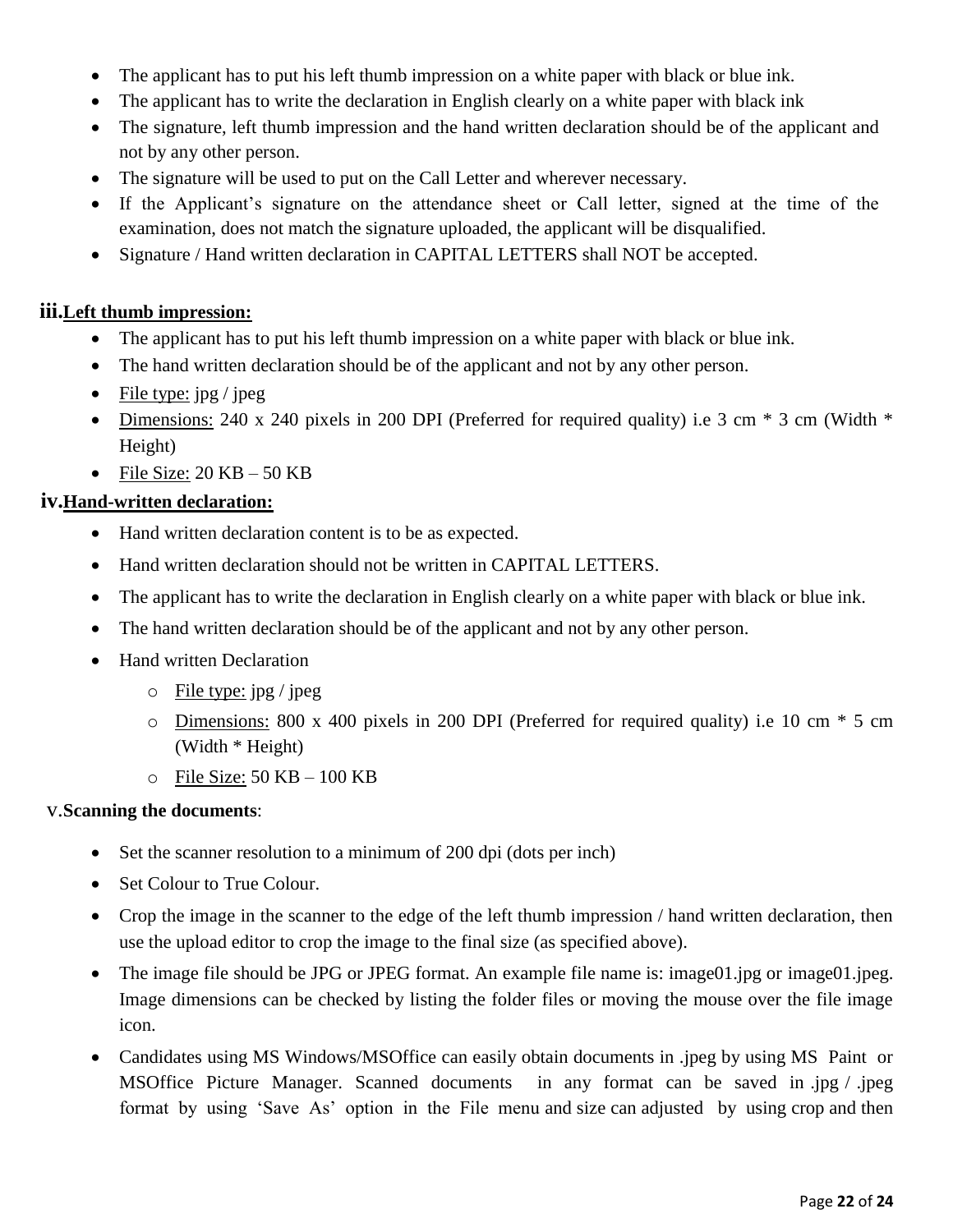resize option. (Please see point (i)  $\&$  (ii) above for the pixel size) in the 'Image' menu. Similar options are available in other photo editor also.

- If the file size and format are not as prescribed, an error message will be displayed.
- While filling in the Online Application Form the candidate will be provided with a link to upload his/her photograph, signature, left thumb impression and hand written declaration.

#### **vi.Procedure for uploading the documents**

- While filling in the Online Application Form the candidate will be provided with separate links for uploading left thumb impression and hand written declaration
- Click on the respective link "Upload left thumb impression / hand written declaration"
- Browse and Select the location where the Scanned left thumb impression / hand written declaration file has been saved.
- Select the file by clicking on it
- Click the 'Open/Upload' button Your Online Application will not be registered unless you upload your Left thumb impression and hand written declaration as specified.
- If the file size and format are not as prescribed, an error message will be displayed.
- Preview of the uploaded image will help to see the quality of the image. In case of unclear / smudged, the same may be re-uploaded to the expected clarity /quality.

#### **vii.Note:**

- **(a)** In case the left thumb impression or the hand written declaration is unclear / smudged the candidate's application may be rejected.
- **(b)** After uploading the left thumb impression / hand written declaration in the online application form candidates should check that the images are clear and have been uploaded correctly. In case the left thumb impression or the hand written declaration is not prominently visible, the candidate may edit his/ her application and re-upload his/ her thumb impression / hand written declaration, prior to submitting the form.
- **(c)** After registering online candidates are advised to take a printout of their system generated online application forms.

### 25. **Action Against Candidates Found Guilty of Misconduct/ Use of Unfair Means**

Candidates are advised in their own interest that they should not furnish any particulars that are false, tampered with or fabricated and should not suppress any material information while submitting online application. At the time of examination, interview or in a subsequent selection procedure, if a candidate is (or has been) found guilty of –

- i. using unfair means or
- ii. impersonating or procuring impersonation by any person or
- iii. misbehaving in the examination/ interview hall or disclosing, publishing, reproducing, transmitting, storing or
- iv. facilitating transmission and storage of contents of the test(s) or any information therein whole or